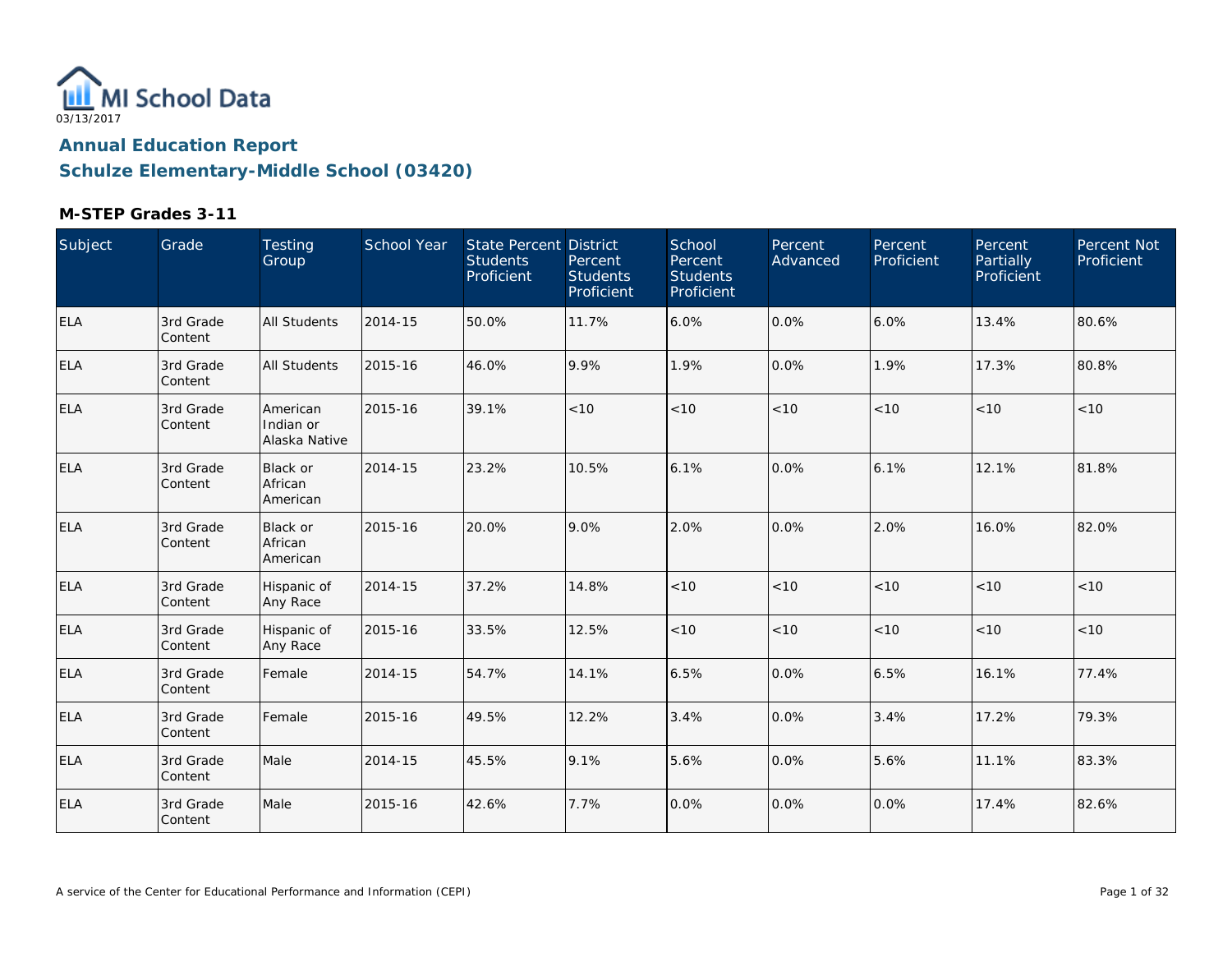

| Subject    | Grade                 | Testing<br>Group                       | School Year | <b>State Percent District</b><br><b>Students</b><br>Proficient | Percent<br><b>Students</b><br>Proficient | School<br>Percent<br><b>Students</b><br>Proficient | Percent<br>Advanced | Percent<br>Proficient | Percent<br><b>Partially</b><br>Proficient | Percent Not<br>Proficient |
|------------|-----------------------|----------------------------------------|-------------|----------------------------------------------------------------|------------------------------------------|----------------------------------------------------|---------------------|-----------------------|-------------------------------------------|---------------------------|
| <b>ELA</b> | 3rd Grade<br>Content  | Economically<br>Disadvantaged          | 2014-15     | 35.3%                                                          | 10.4%                                    | 6.8%                                               | 0.0%                | 6.8%                  | 8.5%                                      | 84.7%                     |
| <b>ELA</b> | 3rd Grade<br> Content | Economically<br>Disadvantaged          | 2015-16     | 31.1%                                                          | 8.7%                                     | 0.0%                                               | 0.0%                | 0.0%                  | 16.7%                                     | 83.3%                     |
| ELA        | 3rd Grade<br>Content  | Students With<br><b>Disabilities</b>   | 2014-15     | 23.3%                                                          | 7.9%                                     | 0.0%                                               | 0.0%                | 0.0%                  | 15.4%                                     | 84.6%                     |
| ELA        | 3rd Grade<br>Content  | Students With<br><b>Disabilities</b>   | 2015-16     | 20.7%                                                          | 6.4%                                     | < 10                                               | < 10                | < 10                  | < 10                                      | < 10                      |
| <b>ELA</b> | 4th Grade<br>Content  | <b>All Students</b>                    | 2014-15     | 46.6%                                                          | 11.5%                                    | 9.5%                                               | 1.2%                | 8.3%                  | 14.3%                                     | 76.2%                     |
| ELA        | 4th Grade<br>Content  | All Students                           | 2015-16     | 46.3%                                                          | 10.9%                                    | 2.9%                                               | 0.0%                | 2.9%                  | 11.8%                                     | 85.3%                     |
| <b>ELA</b> | 4th Grade<br>Content  | American<br>Indian or<br>Alaska Native | 2014-15     | 36.9%                                                          | 6.7%                                     | < 10                                               | < 10                | < 10                  | < 10                                      | < 10                      |
| <b>ELA</b> | 4th Grade<br>Content  | Black or<br>African<br>American        | 2014-15     | 21.2%                                                          | 10.6%                                    | 9.6%                                               | 1.2%                | 8.4%                  | 14.5%                                     | 75.9%                     |
| <b>ELA</b> | 4th Grade<br>Content  | <b>Black or</b><br>African<br>American | 2015-16     | 20.4%                                                          | 9.7%                                     | 3.1%                                               | 0.0%                | 3.1%                  | 12.3%                                     | 84.6%                     |
| <b>ELA</b> | 4th Grade<br>Content  | Hispanic of<br>Any Race                | 2015-16     | 34.4%                                                          | 13.5%                                    | < 10                                               | < 10                | < 10                  | < 10                                      | < 10                      |
| <b>ELA</b> | 4th Grade<br>Content  | White                                  | 2015-16     | 53.9%                                                          | 11.0%                                    | < 10                                               | < 10                | < 10                  | < 10                                      | < 10                      |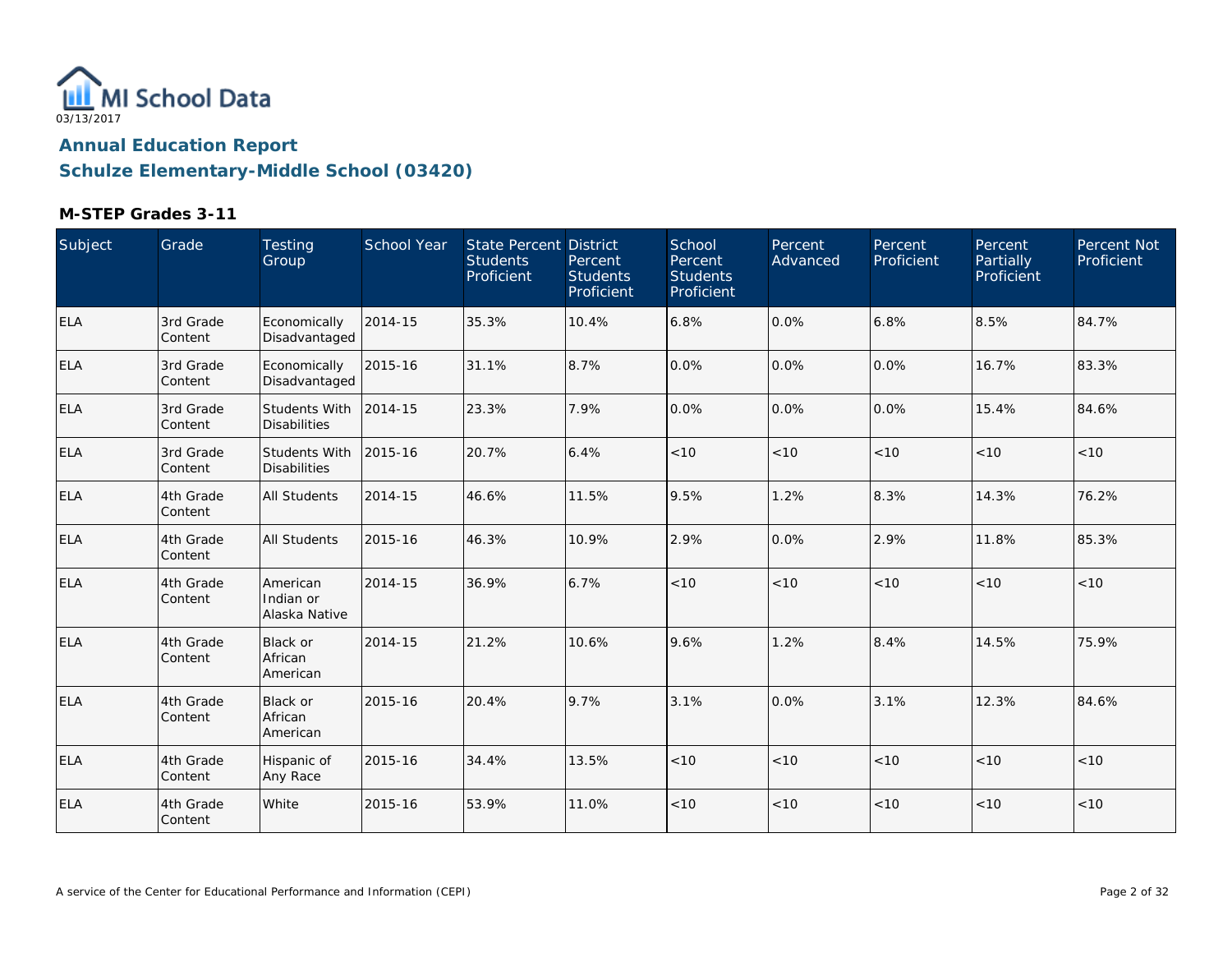

| Subject    | Grade                | Testing<br>Group                     | School Year | <b>State Percent District</b><br><b>Students</b><br>Proficient | Percent<br><b>Students</b><br>Proficient | School<br>Percent<br><b>Students</b><br>Proficient | Percent<br>Advanced | Percent<br>Proficient | Percent<br>Partially<br>Proficient | Percent Not<br>Proficient |
|------------|----------------------|--------------------------------------|-------------|----------------------------------------------------------------|------------------------------------------|----------------------------------------------------|---------------------|-----------------------|------------------------------------|---------------------------|
| <b>ELA</b> | 4th Grade<br>Content | Female                               | 2014-15     | 51.5%                                                          | 14.5%                                    | 13.2%                                              | 2.6%                | 10.5%                 | 13.2%                              | 73.7%                     |
| <b>ELA</b> | 4th Grade<br>Content | Female                               | 2015-16     | 50.9%                                                          | 13.0%                                    | 6.3%                                               | 0.0%                | 6.3%                  | 21.9%                              | 71.9%                     |
| <b>ELA</b> | 4th Grade<br>Content | Male                                 | 2014-15     | 41.8%                                                          | 8.7%                                     | 6.5%                                               | 0.0%                | 6.5%                  | 15.2%                              | 78.3%                     |
| <b>ELA</b> | 4th Grade<br>Content | Male                                 | 2015-16     | 41.8%                                                          | 8.7%                                     | 0.0%                                               | 0.0%                | 0.0%                  | 2.8%                               | 97.2%                     |
| <b>ELA</b> | 4th Grade<br>Content | Economically<br>Disadvantaged        | 2014-15     | 30.9%                                                          | 10.0%                                    | 7.6%                                               | 1.5%                | 6.1%                  | 15.2%                              | 77.3%                     |
| <b>ELA</b> | 4th Grade<br>Content | Economically<br>Disadvantaged        | 2015-16     | 30.8%                                                          | 10.1%                                    | 3.6%                                               | 0.0%                | 3.6%                  | 10.9%                              | 85.5%                     |
| <b>ELA</b> | 4th Grade<br>Content | Students With<br><b>Disabilities</b> | 2014-15     | 17.2%                                                          | 3.8%                                     | < 10                                               | < 10                | < 10                  | < 10                               | < 10                      |
| <b>ELA</b> | 4th Grade<br>Content | Students With<br><b>Disabilities</b> | 2015-16     | 17.5%                                                          | 4.5%                                     | < 10                                               | < 10                | < 10                  | < 10                               | < 10                      |
| <b>ELA</b> | 5th Grade<br>Content | <b>All Students</b>                  | 2014-15     | 48.7%                                                          | 12.7%                                    | 14.6%                                              | 0.0%                | 14.6%                 | 24.7%                              | 60.7%                     |
| <b>ELA</b> | 5th Grade<br>Content | <b>All Students</b>                  | 2015-16     | 50.6%                                                          | 12.8%                                    | 14.1%                                              | 0.0%                | 14.1%                 | 14.1%                              | 71.8%                     |
| <b>ELA</b> | 5th Grade<br>Content | Black or<br>African<br>American      | 2014-15     | 22.5%                                                          | 11.4%                                    | 14.6%                                              | 0.0%                | 14.6%                 | 24.7%                              | 60.7%                     |
| <b>ELA</b> | 5th Grade<br>Content | Black or<br>African<br>American      | 2015-16     | 23.7%                                                          | 12.3%                                    | 14.1%                                              | 0.0%                | 14.1%                 | 14.1%                              | 71.8%                     |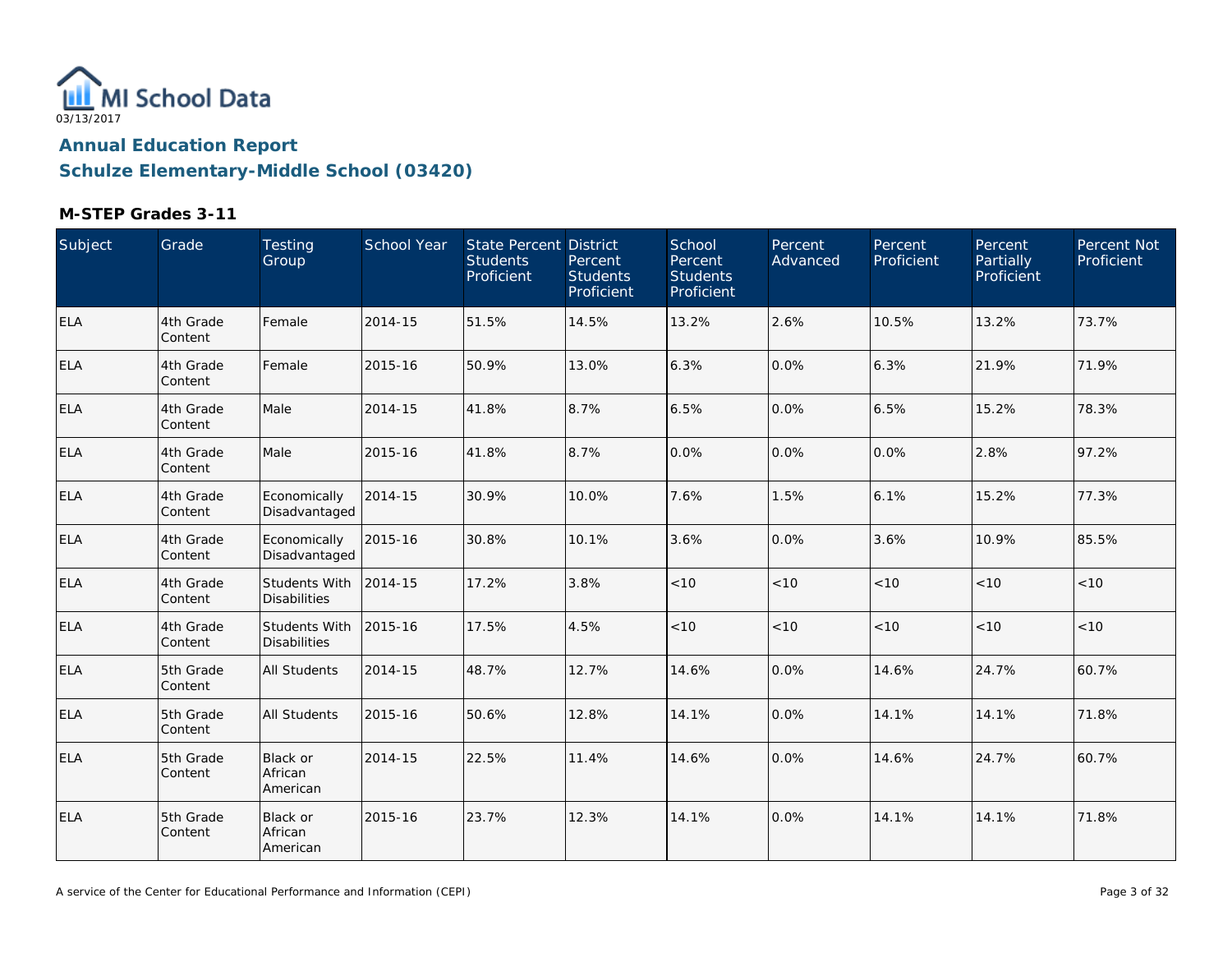

| Subject    | Grade                 | Testing<br>Group                            | School Year | State Percent District<br><b>Students</b><br>Proficient | Percent<br><b>Students</b><br>Proficient | School<br>Percent<br><b>Students</b><br>Proficient | <b>Percent</b><br>Advanced | Percent<br>Proficient | Percent<br>Partially<br>Proficient | Percent Not<br>Proficient |
|------------|-----------------------|---------------------------------------------|-------------|---------------------------------------------------------|------------------------------------------|----------------------------------------------------|----------------------------|-----------------------|------------------------------------|---------------------------|
| <b>ELA</b> | 5th Grade<br>Content  | Female                                      | 2014-15     | 54.3%                                                   | 14.6%                                    | 15.2%                                              | 0.0%                       | 15.2%                 | 28.3%                              | 56.5%                     |
| <b>ELA</b> | 5th Grade<br>Content  | Female                                      | 2015-16     | 55.8%                                                   | 15.4%                                    | 20.0%                                              | 0.0%                       | 20.0%                 | 11.4%                              | 68.6%                     |
| <b>ELA</b> | 5th Grade<br>Content  | Male                                        | 2014-15     | 43.3%                                                   | 10.8%                                    | 14.0%                                              | 0.0%                       | 14.0%                 | 20.9%                              | 65.1%                     |
| <b>ELA</b> | 5th Grade<br>Content  | Male                                        | 2015-16     | 45.5%                                                   | 10.4%                                    | 8.3%                                               | 0.0%                       | 8.3%                  | 16.7%                              | 75.0%                     |
| ELA        | 5th Grade<br>Content  | Economically<br>Disadvantaged               | 2014-15     | 32.6%                                                   | 10.8%                                    | 16.1%                                              | 0.0%                       | 16.1%                 | 19.4%                              | 64.5%                     |
| <b>ELA</b> | 5th Grade<br> Content | Economically<br>Disadvantaged               | 2015-16     | 34.4%                                                   | 11.3%                                    | 11.5%                                              | 0.0%                       | 11.5%                 | 13.5%                              | 75.0%                     |
| <b>ELA</b> | 5th Grade<br>Content  | English<br>Language<br>Learners             | 2014-15     | 22.7%                                                   | 14.0%                                    | < 10                                               | < 10                       | < 10                  | < 10                               | < 10                      |
| <b>ELA</b> | 5th Grade<br>Content  | <b>Students With</b><br><b>Disabilities</b> | 2014-15     | 14.6%                                                   | 5.7%                                     | < 10                                               | < 10                       | < 10                  | < 10                               | < 10                      |
| <b>ELA</b> | 5th Grade<br>Content  | Students With<br><b>Disabilities</b>        | 2015-16     | 16.1%                                                   | 4.5%                                     | < 10                                               | < 10                       | < 10                  | < 10                               | < 10                      |
| <b>ELA</b> | 6th Grade<br>Content  | <b>All Students</b>                         | 2014-15     | 44.7%                                                   | 11.0%                                    | 11.3%                                              | 0.0%                       | 11.3%                 | 13.2%                              | 75.5%                     |
| <b>ELA</b> | 6th Grade<br>lContent | <b>All Students</b>                         | 2015-16     | 45.0%                                                   | 8.4%                                     | 6.6%                                               | 1.3%                       | 5.3%                  | 23.7%                              | 69.7%                     |
| <b>ELA</b> | 6th Grade<br>Content  | Black or<br>African<br>American             | 2014-15     | 20.0%                                                   | 9.9%                                     | 11.3%                                              | 0.0%                       | 11.3%                 | 13.2%                              | 75.5%                     |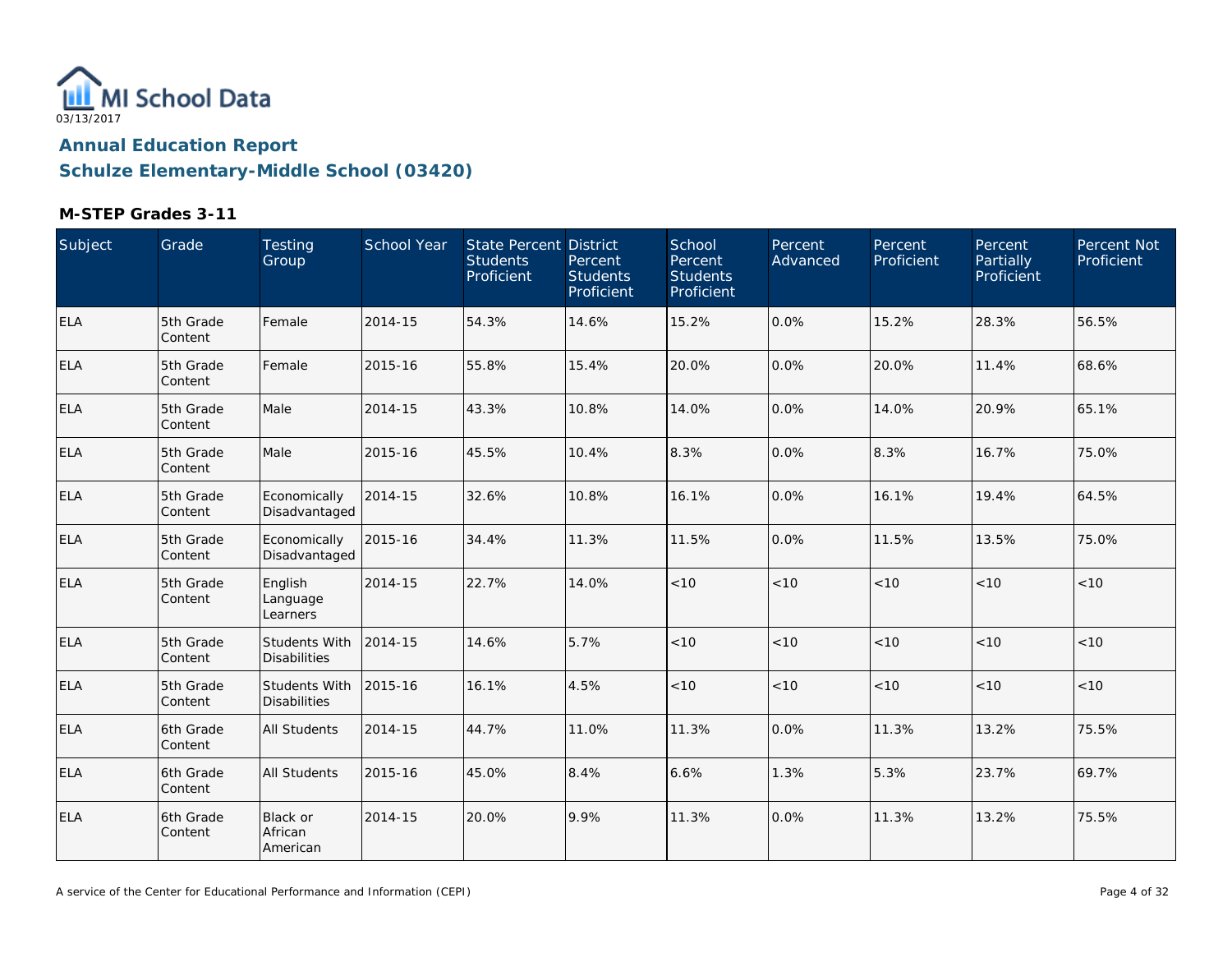

| Subject     | Grade                 | Testing<br>Group                       | School Year | State Percent District<br><b>Students</b><br>Proficient | Percent<br><b>Students</b><br>Proficient | School<br>Percent<br><b>Students</b><br>Proficient | Percent<br>Advanced | Percent<br>Proficient | Percent<br>Partially<br>Proficient | Percent Not<br>Proficient |
|-------------|-----------------------|----------------------------------------|-------------|---------------------------------------------------------|------------------------------------------|----------------------------------------------------|---------------------|-----------------------|------------------------------------|---------------------------|
| <b>ELA</b>  | 6th Grade<br>Content  | <b>Black or</b><br>African<br>American | 2015-16     | 19.2%                                                   | 7.8%                                     | 6.6%                                               | 1.3%                | 5.3%                  | 23.7%                              | 69.7%                     |
| <b>ELA</b>  | 6th Grade<br>Content  | Female                                 | 2014-15     | 51.1%                                                   | 14.6%                                    | 13.3%                                              | 0.0%                | 13.3%                 | 13.3%                              | 73.3%                     |
| <b>ELA</b>  | 6th Grade<br>Content  | Female                                 | 2015-16     | 49.8%                                                   | 9.8%                                     | 7.5%                                               | 2.5%                | 5.0%                  | 37.5%                              | 55.0%                     |
| <b>ELA</b>  | 6th Grade<br>Content  | Male                                   | 2014-15     | 38.6%                                                   | 7.4%                                     | 8.7%                                               | 0.0%                | 8.7%                  | 13.0%                              | 78.3%                     |
| <b>ELA</b>  | 6th Grade<br>Content  | Male                                   | 2015-16     | 40.4%                                                   | 7.1%                                     | 5.6%                                               | 0.0%                | 5.6%                  | 8.3%                               | 86.1%                     |
| <b>ELA</b>  | 6th Grade<br>Content  | Economically<br>Disadvantaged          | 2014-15     | 29.1%                                                   | 9.4%                                     | 7.1%                                               | 0.0%                | 7.1%                  | 11.9%                              | 81.0%                     |
| ELA         | 6th Grade<br>Content  | Economically<br>Disadvantaged          | 2015-16     | 28.3%                                                   | 7.4%                                     | 8.5%                                               | 2.1%                | 6.4%                  | 19.1%                              | 72.3%                     |
| <b>ELA</b>  | 6th Grade<br>Content  | Students With<br><b>Disabilities</b>   | 2014-15     | 10.3%                                                   | 2.8%                                     | < 10                                               | < 10                | < 10                  | < 10                               | < 10                      |
| <b>ELA</b>  | 6th Grade<br>Content  | Students With<br><b>Disabilities</b>   | 2015-16     | 10.8%                                                   | 3.3%                                     | < 10                                               | < 10                | < 10                  | < 10                               | < 10                      |
| Mathematics | 3rd Grade<br>Content  | <b>All Students</b>                    | 2014-15     | 48.8%                                                   | 12.8%                                    | 1.5%                                               | 0.0%                | 1.5%                  | 14.9%                              | 83.6%                     |
| Mathematics | 3rd Grade<br> Content | <b>All Students</b>                    | 2015-16     | 45.2%                                                   | 10.4%                                    | 3.5%                                               | 0.0%                | 3.5%                  | 10.5%                              | 86.0%                     |
| Mathematics | 3rd Grade<br>Content  | American<br>Indian or<br>Alaska Native | 2015-16     | 39.3%                                                   | <10                                      | $<10$                                              | < 10                | < 10                  | < 10                               | < 10                      |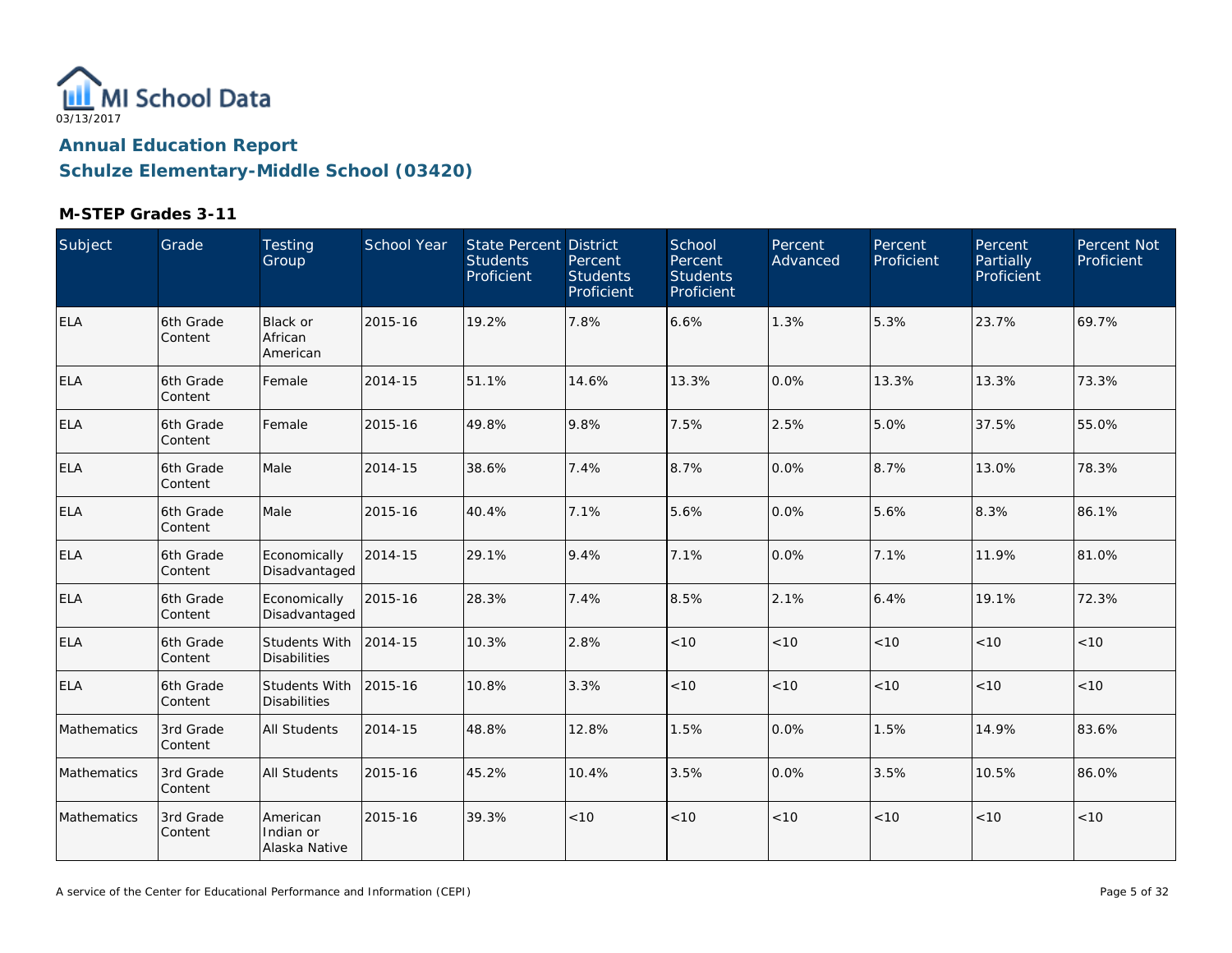

| Subject     | Grade                | Testing<br>Group                       | School Year | State Percent District<br><b>Students</b><br>Proficient | Percent<br><b>Students</b><br>Proficient | School<br>Percent<br><b>Students</b><br>Proficient | Percent<br>Advanced | Percent<br>Proficient | Percent<br>Partially<br>Proficient | Percent Not<br>Proficient |
|-------------|----------------------|----------------------------------------|-------------|---------------------------------------------------------|------------------------------------------|----------------------------------------------------|---------------------|-----------------------|------------------------------------|---------------------------|
| Mathematics | 3rd Grade<br>Content | Black or<br>African<br>American        | 2014-15     | 20.3%                                                   | 11.5%                                    | 1.5%                                               | 0.0%                | 1.5%                  | 15.2%                              | 83.3%                     |
| Mathematics | 3rd Grade<br>Content | <b>Black or</b><br>African<br>American | 2015-16     | 17.9%                                                   | 9.2%                                     | 3.6%                                               | 0.0%                | 3.6%                  | 10.9%                              | 85.5%                     |
| Mathematics | 3rd Grade<br>Content | Hispanic of<br>Any Race                | 2014-15     | 35.7%                                                   | 16.5%                                    | < 10                                               | < 10                | < 10                  | < 10                               | < 10                      |
| Mathematics | 3rd Grade<br>Content | Hispanic of<br>Any Race                | 2015-16     | 31.6%                                                   | 13.9%                                    | < 10                                               | < 10                | < 10                  | < 10                               | < 10                      |
| Mathematics | 3rd Grade<br>Content | Female                                 | 2014-15     | 48.1%                                                   | 12.9%                                    | 0.0%                                               | 0.0%                | 0.0%                  | 19.4%                              | 80.6%                     |
| Mathematics | 3rd Grade<br>Content | Female                                 | 2015-16     | 43.7%                                                   | 10.0%                                    | 3.2%                                               | 0.0%                | 3.2%                  | 9.7%                               | 87.1%                     |
| Mathematics | 3rd Grade<br>Content | Male                                   | 2014-15     | 49.5%                                                   | 12.7%                                    | 2.8%                                               | 0.0%                | 2.8%                  | 11.1%                              | 86.1%                     |
| Mathematics | 3rd Grade<br>Content | Male                                   | 2015-16     | 46.6%                                                   | 10.8%                                    | 3.8%                                               | 0.0%                | 3.8%                  | 11.5%                              | 84.6%                     |
| Mathematics | 3rd Grade<br>Content | Economically<br>Disadvantaged          | 2014-15     | 33.5%                                                   | 11.4%                                    | 1.7%                                               | 0.0%                | 1.7%                  | 13.6%                              | 84.7%                     |
| Mathematics | 3rd Grade<br>Content | Economically<br>Disadvantaged          | 2015-16     | 30.1%                                                   | 9.8%                                     | 4.4%                                               | 0.0%                | 4.4%                  | 11.1%                              | 84.4%                     |
| Mathematics | 3rd Grade<br>Content | Students With<br><b>Disabilities</b>   | 2014-15     | 24.5%                                                   | 9.9%                                     | 0.0%                                               | 0.0%                | 0.0%                  | 15.4%                              | 84.6%                     |
| Mathematics | 3rd Grade<br>Content | Students With<br><b>Disabilities</b>   | 2015-16     | 21.4%                                                   | 7.1%                                     | < 10                                               | < 10                | < 10                  | < 10                               | < 10                      |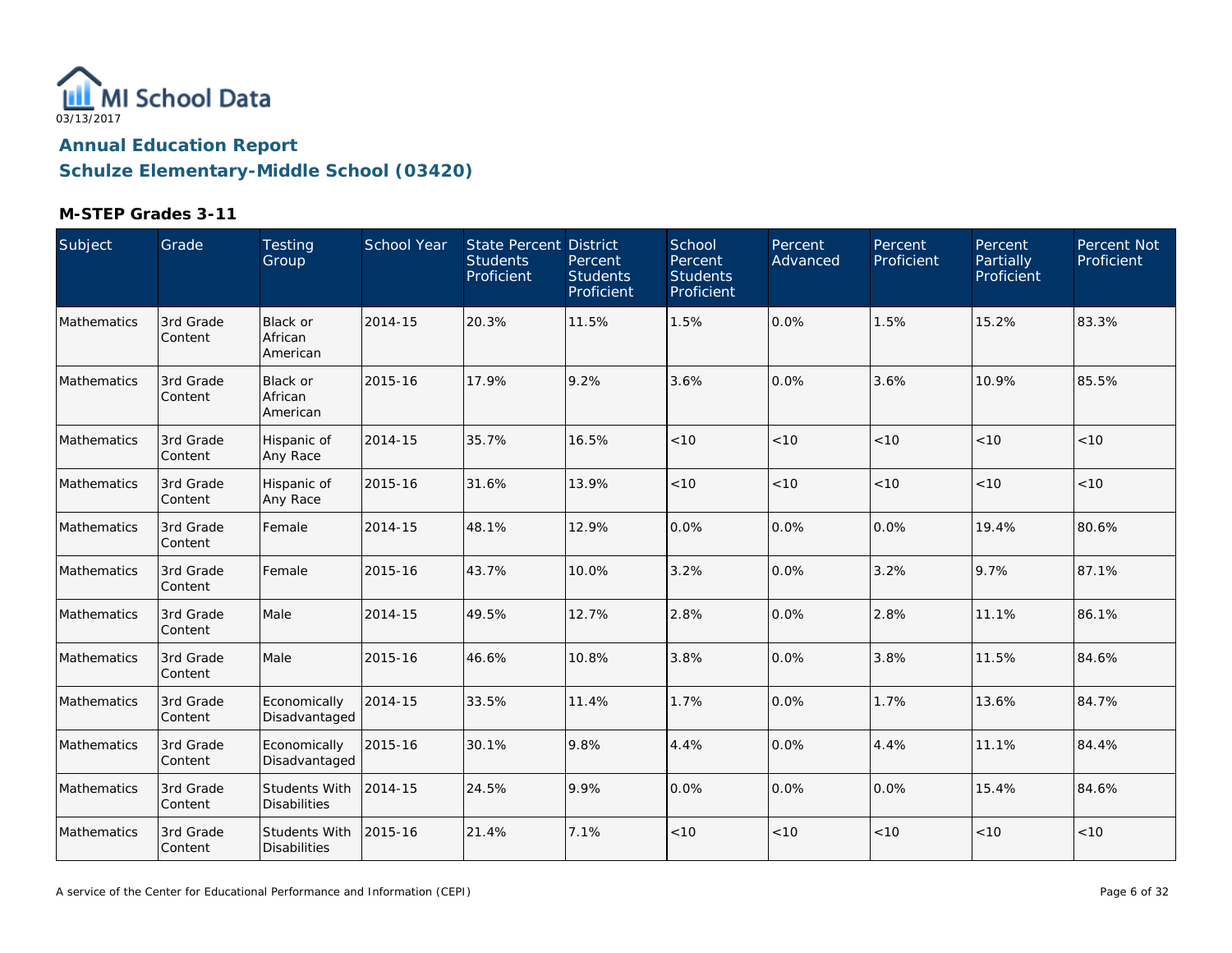

| Subject     | Grade                | Testing<br>Group                       | School Year | State Percent District<br><b>Students</b><br>Proficient | Percent<br><b>Students</b><br>Proficient | School<br>Percent<br><b>Students</b><br>Proficient | Percent<br>Advanced | Percent<br>Proficient | Percent<br><b>Partially</b><br>Proficient | Percent Not<br>Proficient |
|-------------|----------------------|----------------------------------------|-------------|---------------------------------------------------------|------------------------------------------|----------------------------------------------------|---------------------|-----------------------|-------------------------------------------|---------------------------|
| Mathematics | 4th Grade<br>Content | <b>All Students</b>                    | 2014-15     | 41.4%                                                   | 7.6%                                     | 0.0%                                               | 0.0%                | $0.0\%$               | 25.0%                                     | 75.0%                     |
| Mathematics | 4th Grade<br>Content | <b>All Students</b>                    | 2015-16     | 44.0%                                                   | 7.2%                                     | 0.0%                                               | 0.0%                | 0.0%                  | 26.5%                                     | 73.5%                     |
| Mathematics | 4th Grade<br>Content | American<br>Indian or<br>Alaska Native | 2014-15     | 31.9%                                                   | 7.1%                                     | < 10                                               | < 10                | < 10                  | < 10                                      | $<10$                     |
| Mathematics | 4th Grade<br>Content | Black or<br>African<br>American        | 2014-15     | 13.2%                                                   | 6.2%                                     | 0.0%                                               | 0.0%                | 0.0%                  | 25.3%                                     | 74.7%                     |
| Mathematics | 4th Grade<br>Content | <b>Black or</b><br>African<br>American | 2015-16     | 15.1%                                                   | 5.9%                                     | 0.0%                                               | 0.0%                | 0.0%                  | 24.6%                                     | 75.4%                     |
| Mathematics | 4th Grade<br>Content | Hispanic of<br>Any Race                | 2015-16     | 30.6%                                                   | 12.9%                                    | < 10                                               | < 10                | < 10                  | < 10                                      | < 10                      |
| Mathematics | 4th Grade<br>Content | White                                  | 2015-16     | 52.3%                                                   | 5.6%                                     | < 10                                               | < 10                | < 10                  | < 10                                      | $<10$                     |
| Mathematics | 4th Grade<br>Content | Female                                 | 2014-15     | 40.3%                                                   | 7.9%                                     | 0.0%                                               | 0.0%                | $0.0\%$               | 26.3%                                     | 73.7%                     |
| Mathematics | 4th Grade<br>Content | Female                                 | 2015-16     | 42.1%                                                   | 7.8%                                     | 0.0%                                               | 0.0%                | 0.0%                  | 31.3%                                     | 68.8%                     |
| Mathematics | 4th Grade<br>Content | Male                                   | 2014-15     | 42.4%                                                   | 7.4%                                     | 0.0%                                               | 0.0%                | 0.0%                  | 23.9%                                     | 76.1%                     |
| Mathematics | 4th Grade<br>Content | Male                                   | 2015-16     | 45.8%                                                   | 6.6%                                     | 0.0%                                               | 0.0%                | $0.0\%$               | 22.2%                                     | 77.8%                     |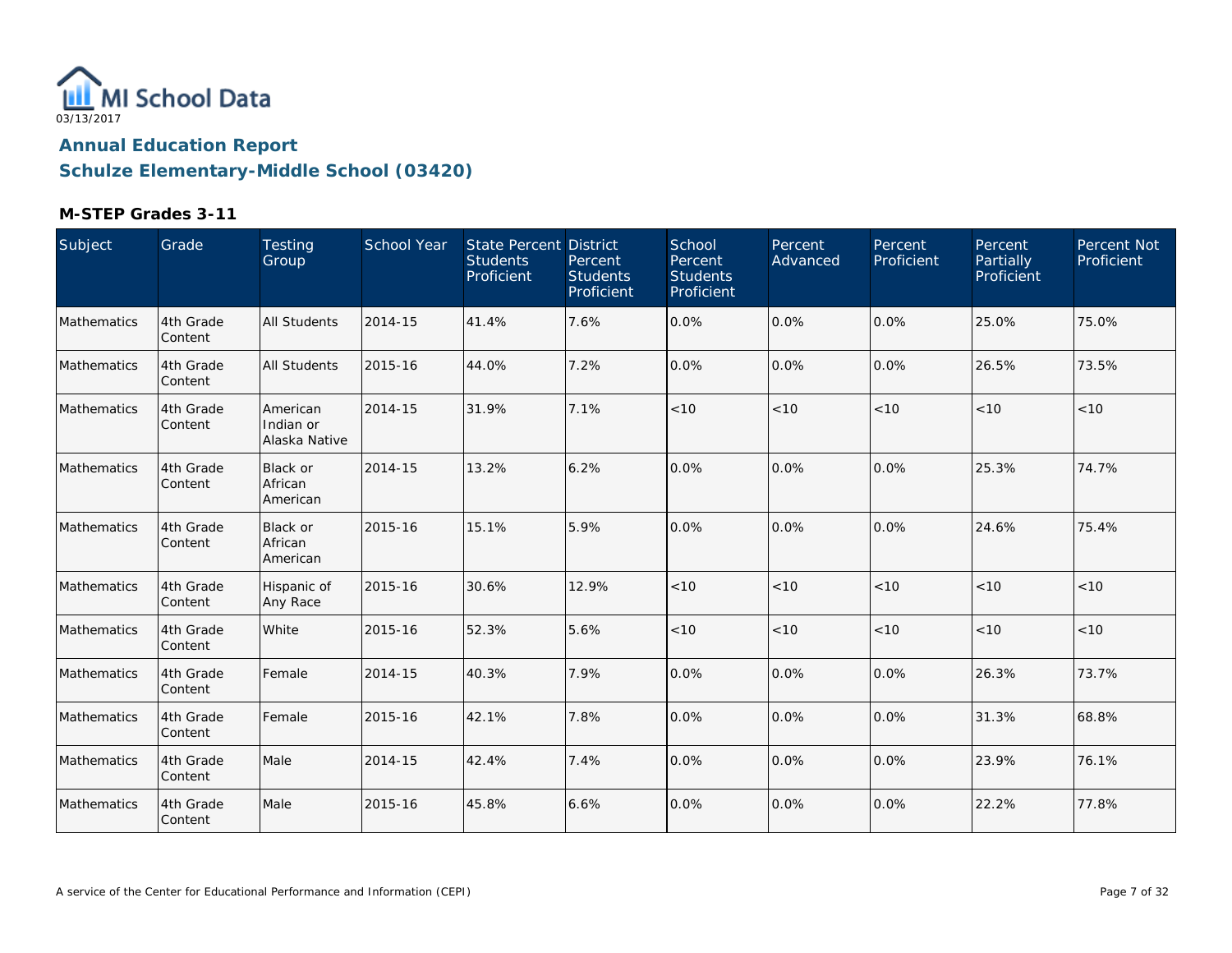

| Subject     | Grade                | Testing<br>Group                            | School Year | State Percent District<br><b>Students</b><br>Proficient | Percent<br><b>Students</b><br>Proficient | School<br>Percent<br><b>Students</b><br><b>Proficient</b> | Percent<br>Advanced | Percent<br>Proficient | Percent<br>Partially<br>Proficient | Percent Not<br>Proficient |
|-------------|----------------------|---------------------------------------------|-------------|---------------------------------------------------------|------------------------------------------|-----------------------------------------------------------|---------------------|-----------------------|------------------------------------|---------------------------|
| Mathematics | 4th Grade<br>Content | Economically<br>Disadvantaged               | 2014-15     | 25.4%                                                   | 6.9%                                     | 0.0%                                                      | 0.0%                | 0.0%                  | 22.7%                              | 77.3%                     |
| Mathematics | 4th Grade<br>Content | Economically<br>Disadvantaged               | 2015-16     | 27.9%                                                   | 6.6%                                     | 0.0%                                                      | 0.0%                | 0.0%                  | 21.8%                              | 78.2%                     |
| Mathematics | 4th Grade<br>Content | <b>Students With</b><br><b>Disabilities</b> | 2014-15     | 17.2%                                                   | 3.7%                                     | $<10$                                                     | < 10                | < 10                  | < 10                               | < 10                      |
| Mathematics | 4th Grade<br>Content | Students With<br><b>Disabilities</b>        | 2015-16     | 19.2%                                                   | 3.7%                                     | < 10                                                      | < 10                | < 10                  | < 10                               | < 10                      |
| Mathematics | 5th Grade<br>Content | <b>All Students</b>                         | 2014-15     | 33.4%                                                   | 4.1%                                     | 3.4%                                                      | 1.1%                | 2.3%                  | 11.4%                              | 85.2%                     |
| Mathematics | 5th Grade<br>Content | <b>All Students</b>                         | 2015-16     | 33.8%                                                   | 2.5%                                     | 0.0%                                                      | 0.0%                | 0.0%                  | 4.4%                               | 95.6%                     |
| Mathematics | 5th Grade<br>Content | <b>Black or</b><br>African<br>American      | 2014-15     | 9.1%                                                    | 3.2%                                     | 3.4%                                                      | 1.1%                | 2.3%                  | 11.4%                              | 85.2%                     |
| Mathematics | 5th Grade<br>Content | <b>Black or</b><br>African<br>American      | 2015-16     | 8.2%                                                    | 2.1%                                     | 0.0%                                                      | 0.0%                | 0.0%                  | 4.4%                               | 95.6%                     |
| Mathematics | 5th Grade<br>Content | Female                                      | 2014-15     | 32.6%                                                   | 4.0%                                     | 0.0%                                                      | 0.0%                | 0.0%                  | 13.3%                              | 86.7%                     |
| Mathematics | 5th Grade<br>Content | Female                                      | 2015-16     | 31.7%                                                   | 2.2%                                     | 0.0%                                                      | 0.0%                | 0.0%                  | 5.9%                               | 94.1%                     |
| Mathematics | 5th Grade<br>Content | Male                                        | 2014-15     | 34.1%                                                   | 4.1%                                     | 7.0%                                                      | 2.3%                | 4.7%                  | 9.3%                               | 83.7%                     |
| Mathematics | 5th Grade<br>Content | Male                                        | 2015-16     | 35.8%                                                   | 2.8%                                     | 0.0%                                                      | 0.0%                | 0.0%                  | 2.9%                               | 97.1%                     |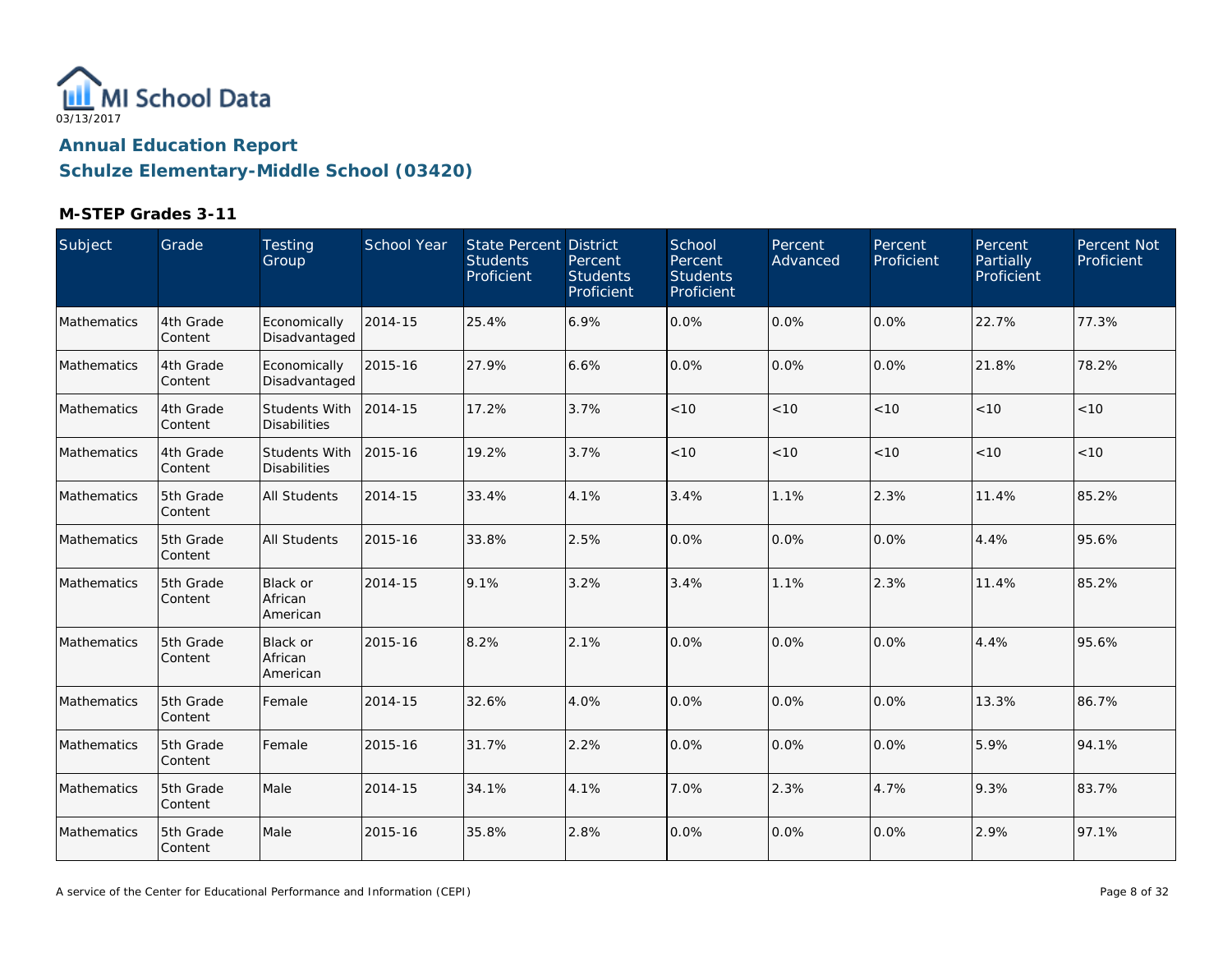

| Subject     | Grade                  | Testing<br>Group                            | School Year | <b>State Percent District</b><br><b>Students</b><br>Proficient | Percent<br><b>Students</b><br>Proficient | School<br>Percent<br><b>Students</b><br>Proficient | Percent<br>Advanced | Percent<br>Proficient | Percent<br>Partially<br>Proficient | Percent Not<br>Proficient |
|-------------|------------------------|---------------------------------------------|-------------|----------------------------------------------------------------|------------------------------------------|----------------------------------------------------|---------------------|-----------------------|------------------------------------|---------------------------|
| Mathematics | 5th Grade<br>Content   | Economically<br>Disadvantaged               | 2014-15     | 18.2%                                                          | 3.4%                                     | 4.8%                                               | 1.6%                | 3.2%                  | 12.9%                              | 82.3%                     |
| Mathematics | 5th Grade<br>Content   | Economically<br>Disadvantaged               | 2015-16     | 17.7%                                                          | 2.0%                                     | 0.0%                                               | 0.0%                | 0.0%                  | 4.1%                               | 95.9%                     |
| Mathematics | 5th Grade<br>Content   | English<br>Language<br>Learners             | 2014-15     | 13.6%                                                          | 6.0%                                     | < 10                                               | < 10                | < 10                  | < 10                               | < 10                      |
| Mathematics | 5th Grade<br>Content   | Students With<br><b>Disabilities</b>        | 2014-15     | 9.4%                                                           | 1.3%                                     | < 10                                               | < 10                | < 10                  | < 10                               | < 10                      |
| Mathematics | 5th Grade<br>Content   | <b>Students With</b><br><b>Disabilities</b> | 2015-16     | 10.2%                                                          | 1.1%                                     | $<10$                                              | < 10                | $<10$                 | < 10                               | < 10                      |
| Mathematics | l6th Grade<br>lContent | <b>All Students</b>                         | 2014-15     | 33.3%                                                          | 5.2%                                     | 1.9%                                               | 0.0%                | 1.9%                  | 16.7%                              | 81.5%                     |
| Mathematics | l6th Grade<br>Content  | <b>All Students</b>                         | 2015-16     | 32.8%                                                          | 3.9%                                     | 2.7%                                               | 0.0%                | 2.7%                  | 14.7%                              | 82.7%                     |
| Mathematics | 6th Grade<br>Content   | Black or<br>African<br>American             | 2014-15     | 9.4%                                                           | 3.9%                                     | 1.9%                                               | 0.0%                | 1.9%                  | 16.7%                              | 81.5%                     |
| Mathematics | 6th Grade<br>Content   | <b>Black or</b><br>African<br>American      | 2015-16     | 8.2%                                                           | 3.1%                                     | 2.7%                                               | 0.0%                | 2.7%                  | 14.7%                              | 82.7%                     |
| Mathematics | 6th Grade<br>Content   | Female                                      | 2014-15     | 34.1%                                                          | 5.8%                                     | 0.0%                                               | 0.0%                | 0.0%                  | 16.1%                              | 83.9%                     |
| Mathematics | 6th Grade<br>Content   | Female                                      | 2015-16     | 31.4%                                                          | 3.1%                                     | 0.0%                                               | 0.0%                | 0.0%                  | 17.5%                              | 82.5%                     |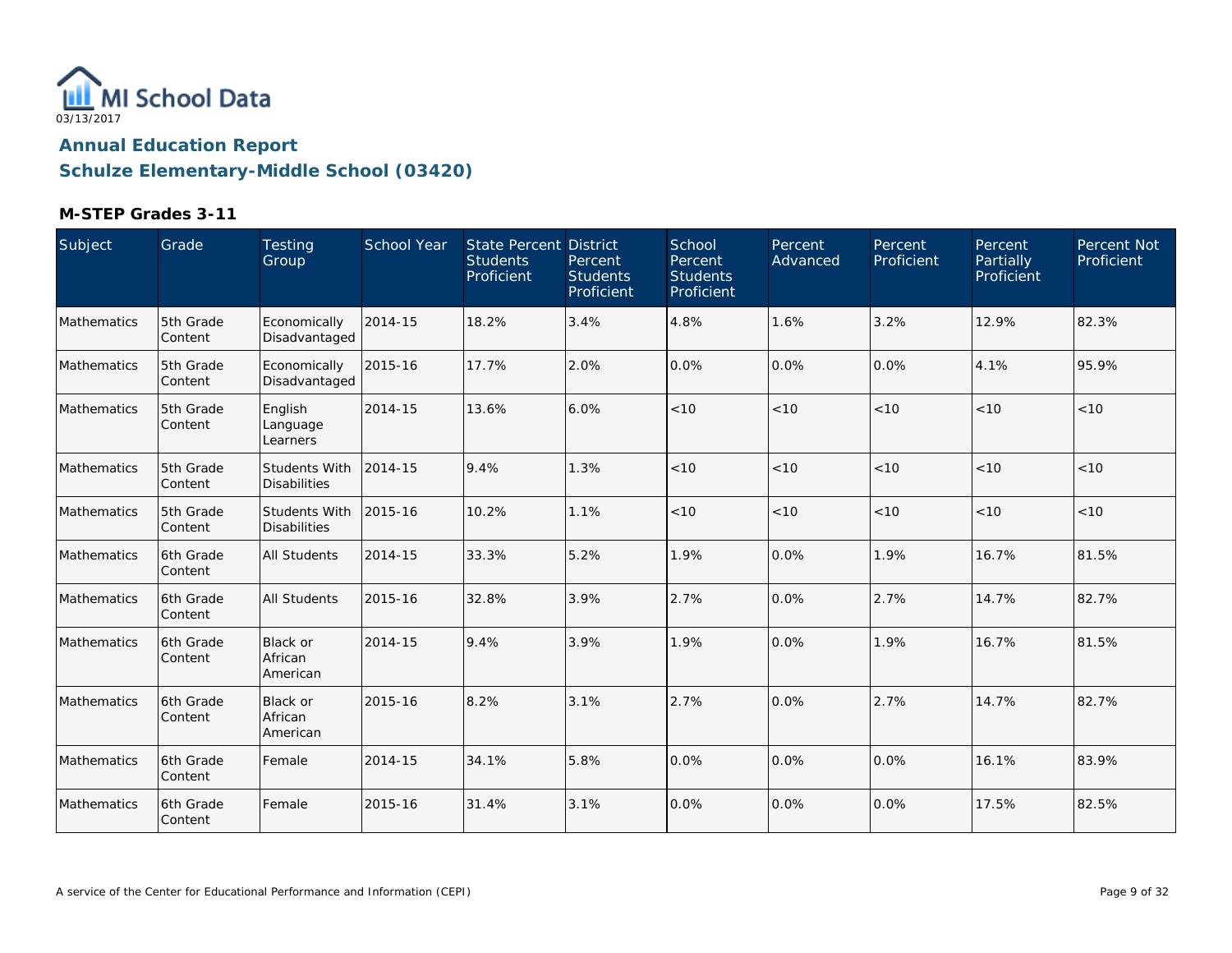

| Subject     | Grade                 | <b>Testing</b><br>Group                     | School Year | <b>State Percent District</b><br><b>Students</b><br>Proficient | Percent<br><b>Students</b><br><b>Proficient</b> | School<br>Percent<br><b>Students</b><br>Proficient | Percent<br>Advanced | Percent<br>Proficient | Percent<br>Partially<br>Proficient | Percent Not<br>Proficient |
|-------------|-----------------------|---------------------------------------------|-------------|----------------------------------------------------------------|-------------------------------------------------|----------------------------------------------------|---------------------|-----------------------|------------------------------------|---------------------------|
| Mathematics | 6th Grade<br>Content  | Male                                        | 2014-15     | 32.5%                                                          | 4.5%                                            | 4.3%                                               | 0.0%                | 4.3%                  | 17.4%                              | 78.3%                     |
| Mathematics | l6th Grade<br>Content | Male                                        | 2015-16     | 34.1%                                                          | 4.6%                                            | 5.7%                                               | 0.0%                | 5.7%                  | 11.4%                              | 82.9%                     |
| Mathematics | l6th Grade<br>Content | Economically<br>Disadvantaged               | 2014-15     | 17.6%                                                          | 4.3%                                            | 2.3%                                               | 0.0%                | 2.3%                  | 14.0%                              | 83.7%                     |
| Mathematics | 6th Grade<br>Content  | Economically<br>Disadvantaged               | 2015-16     | 16.8%                                                          | 3.3%                                            | 4.4%                                               | 0.0%                | 4.4%                  | 15.6%                              | 80.0%                     |
| Mathematics | 6th Grade<br>Content  | <b>Students With</b><br><b>Disabilities</b> | 2014-15     | 7.8%                                                           | 1.4%                                            | $<10$                                              | < 10                | < 10                  | < 10                               | $<10$                     |
| Mathematics | 6th Grade<br>Content  | Students With<br><b>Disabilities</b>        | 2015-16     | 7.2%                                                           | 1.3%                                            | < 10                                               | < 10                | < 10                  | < 10                               | < 10                      |
| Science     | 4th Grade<br>Content  | <b>All Students</b>                         | 2014-15     | 12.4%                                                          | 1.4%                                            | 1.2%                                               | 0.0%                | 1.2%                  | 4.8%                               | 94.0%                     |
| Science     | 4th Grade<br>Content  | <b>All Students</b>                         | 2015-16     | 14.7%                                                          | 1.8%                                            | 1.4%                                               | 0.0%                | 1.4%                  | 2.8%                               | 95.8%                     |
| Science     | 4th Grade<br>Content  | American<br>Indian or<br>Alaska Native      | 2014-15     | 8.7%                                                           | 0.0%                                            | < 10                                               | < 10                | < 10                  | < 10                               | < 10                      |
| Science     | 4th Grade<br>Content  | Black or<br>African<br>American             | 2014-15     | 2.0%                                                           | 1.0%                                            | 1.2%                                               | 0.0%                | 1.2%                  | 4.8%                               | 94.0%                     |
| Science     | 4th Grade<br>Content  | <b>Black or</b><br>African<br>American      | 2015-16     | 2.4%                                                           | 1.8%                                            | 1.5%                                               | 0.0%                | 1.5%                  | 2.9%                               | 95.6%                     |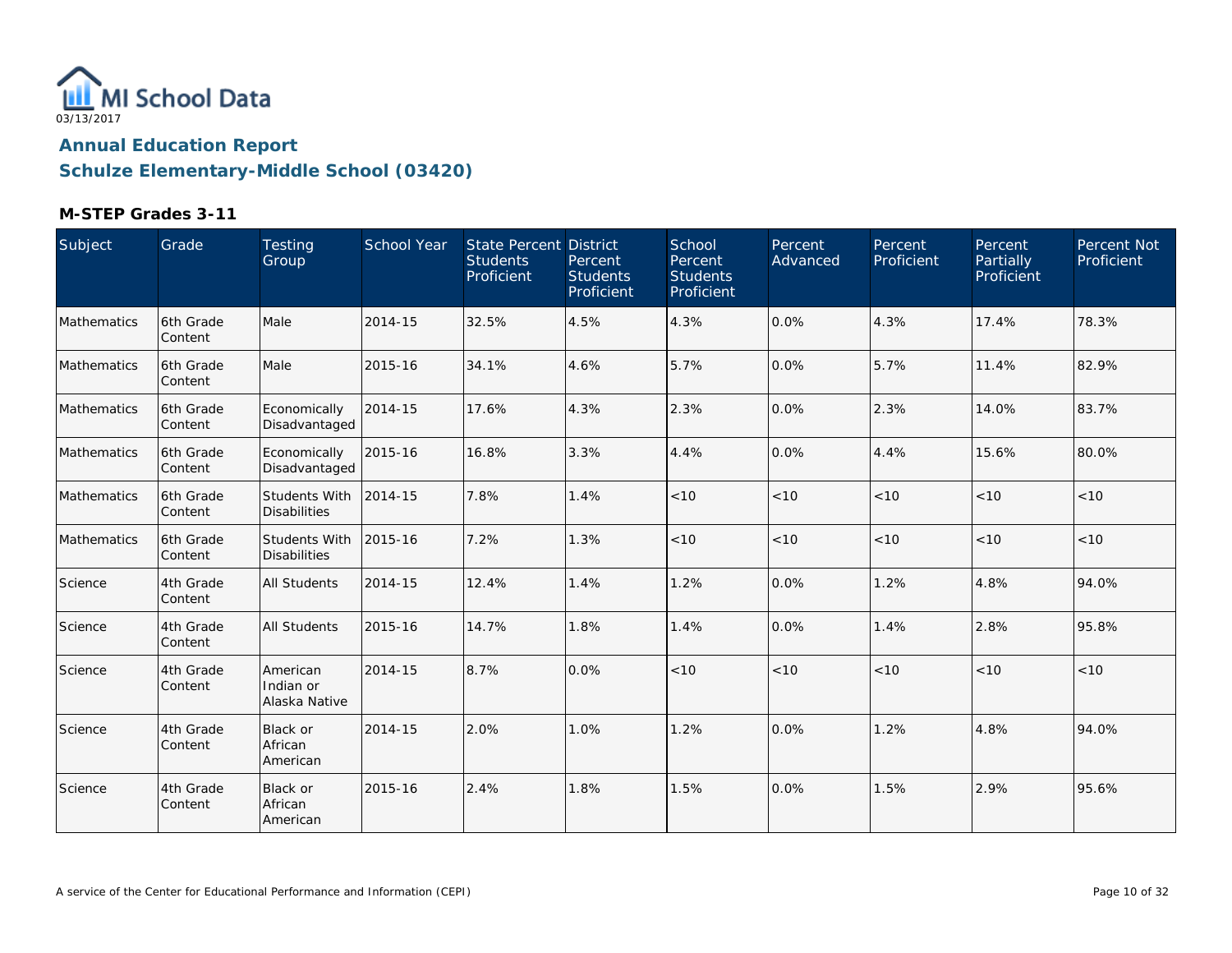

| Subject        | Grade                | Testing<br>Group                            | <b>School Year</b> | State Percent District<br><b>Students</b><br>Proficient | Percent<br><b>Students</b><br>Proficient | School<br>Percent<br><b>Students</b><br>Proficient | Percent<br>Advanced | Percent<br>Proficient | Percent<br>Partially<br>Proficient | Percent Not<br>Proficient |
|----------------|----------------------|---------------------------------------------|--------------------|---------------------------------------------------------|------------------------------------------|----------------------------------------------------|---------------------|-----------------------|------------------------------------|---------------------------|
| Science        | 4th Grade<br>Content | Hispanic of<br>Any Race                     | 2015-16            | 6.6%                                                    | 1.2%                                     | < 10                                               | < 10                | < 10                  | < 10                               | $<10$                     |
| Science        | 4th Grade<br>Content | White                                       | 2015-16            | 18.4%                                                   | 2.2%                                     | < 10                                               | < 10                | < 10                  | < 10                               | $<10$                     |
| Science        | 4th Grade<br>Content | Female                                      | 2014-15            | 10.4%                                                   | 1.0%                                     | 2.6%                                               | 0.0%                | 2.6%                  | 5.3%                               | 92.1%                     |
| Science        | 4th Grade<br>Content | Female                                      | 2015-16            | 13.0%                                                   | 1.8%                                     | 0.0%                                               | 0.0%                | 0.0%                  | 5.6%                               | 94.4%                     |
| Science        | 4th Grade<br>Content | Male                                        | 2014-15            | 14.3%                                                   | 1.8%                                     | 0.0%                                               | 0.0%                | 0.0%                  | 4.3%                               | 95.7%                     |
| Science        | 4th Grade<br>Content | Male                                        | 2015-16            | 16.4%                                                   | 1.8%                                     | 2.9%                                               | 0.0%                | 2.9%                  | 0.0%                               | 97.1%                     |
| Science        | 4th Grade<br>Content | Economically<br>Disadvantaged               | 2014-15            | 5.5%                                                    | 1.3%                                     | 1.5%                                               | 0.0%                | 1.5%                  | 4.5%                               | 93.9%                     |
| Science        | 4th Grade<br>Content | Economically<br>Disadvantaged               | 2015-16            | 6.6%                                                    | 1.8%                                     | 1.8%                                               | 0.0%                | 1.8%                  | 1.8%                               | 96.5%                     |
| Science        | 4th Grade<br>Content | <b>Students With</b><br><b>Disabilities</b> | 2014-15            | 4.6%                                                    | 0.5%                                     | < 10                                               | < 10                | < 10                  | < 10                               | $<10$                     |
| Science        | 4th Grade<br>Content | <b>Students With</b><br><b>Disabilities</b> | 2015-16            | 5.3%                                                    | 0.7%                                     | 0.0%                                               | 0.0%                | 0.0%                  | 0.0%                               | 100.0%                    |
| Social Studies | 5th Grade<br>Content | <b>All Students</b>                         | 2014-15            | 22.2%                                                   | 3.2%                                     | 1.1%                                               | 0.0%                | 1.1%                  | 47.1%                              | 51.7%                     |
| Social Studies | 5th Grade<br>Content | <b>All Students</b>                         | 2015-16            | 18.9%                                                   | 2.8%                                     | 0.0%                                               | 0.0%                | 0.0%                  | 34.8%                              | 65.2%                     |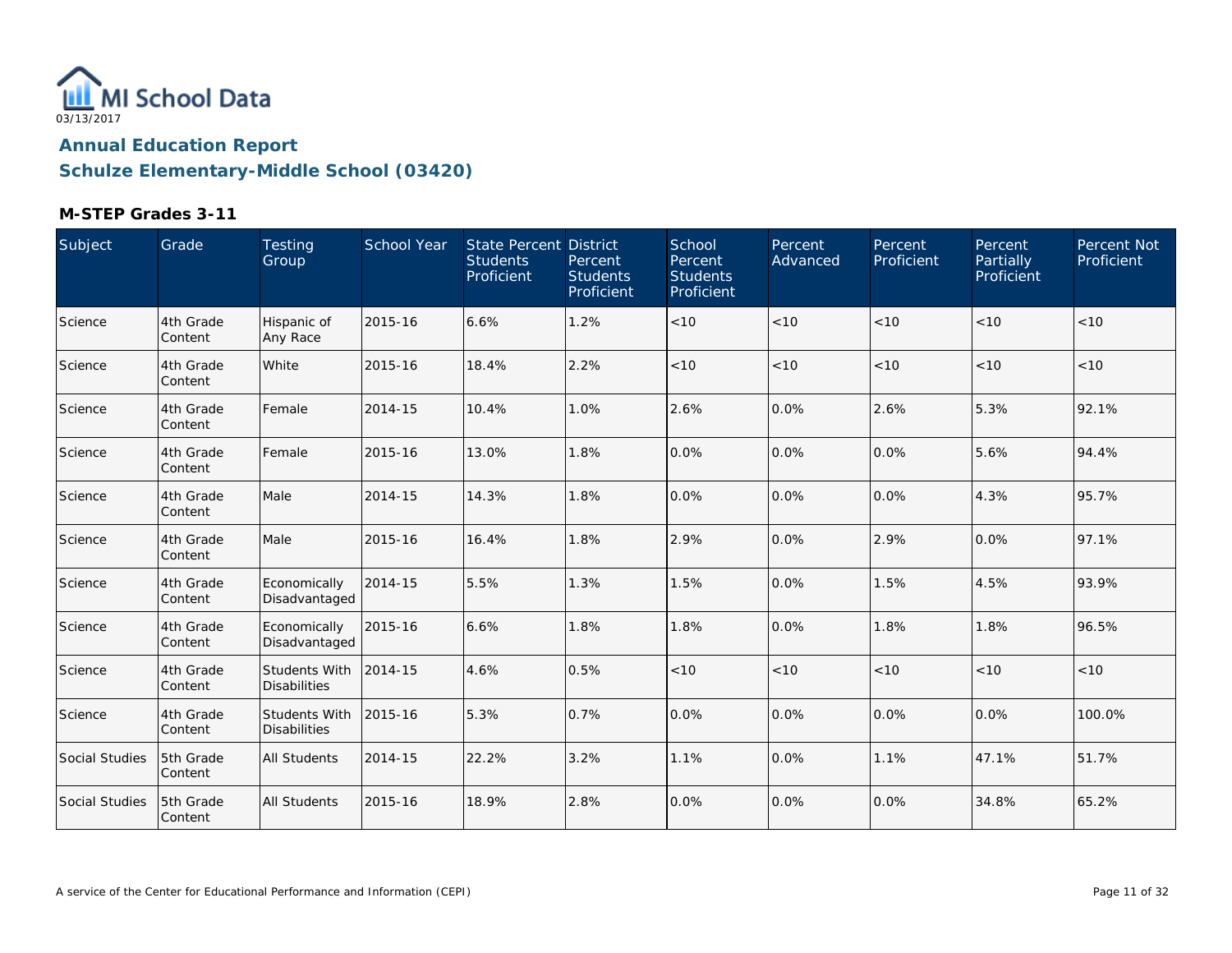

| Subject        | Grade                | Testing<br>Group                       | School Year | State Percent District<br><b>Students</b><br>Proficient | Percent<br><b>Students</b><br>Proficient | School<br>Percent<br><b>Students</b><br>Proficient | <b>Percent</b><br>Advanced | Percent<br>Proficient | Percent<br>Partially<br>Proficient | Percent Not<br>Proficient |
|----------------|----------------------|----------------------------------------|-------------|---------------------------------------------------------|------------------------------------------|----------------------------------------------------|----------------------------|-----------------------|------------------------------------|---------------------------|
| Social Studies | 5th Grade<br>Content | Black or<br>African<br>American        | 2014-15     | 5.4%                                                    | 2.5%                                     | 1.1%                                               | 0.0%                       | 1.1%                  | 47.1%                              | 51.7%                     |
| Social Studies | 5th Grade<br>Content | <b>Black or</b><br>African<br>American | 2015-16     | 4.3%                                                    | 1.8%                                     | 0.0%                                               | 0.0%                       | 0.0%                  | 34.8%                              | 65.2%                     |
| Social Studies | 5th Grade<br>Content | Female                                 | 2014-15     | 20.6%                                                   | 3.3%                                     | 0.0%                                               | 0.0%                       | 0.0%                  | 42.2%                              | 57.8%                     |
| Social Studies | 5th Grade<br>Content | Female                                 | 2015-16     | 16.7%                                                   | 2.8%                                     | 0.0%                                               | 0.0%                       | 0.0%                  | 38.2%                              | 61.8%                     |
| Social Studies | 5th Grade<br>Content | Male                                   | 2014-15     | 23.8%                                                   | 3.2%                                     | 2.4%                                               | 0.0%                       | 2.4%                  | 52.4%                              | 45.2%                     |
| Social Studies | 5th Grade<br>Content | Male                                   | 2015-16     | 21.0%                                                   | 2.8%                                     | 0.0%                                               | 0.0%                       | 0.0%                  | 31.4%                              | 68.6%                     |
| Social Studies | 5th Grade<br>Content | Economically<br>Disadvantaged          | 2014-15     | 10.9%                                                   | 2.6%                                     | 1.6%                                               | 0.0%                       | 1.6%                  | 45.9%                              | 52.5%                     |
| Social Studies | 5th Grade<br>Content | Economically<br>Disadvantaged          | 2015-16     | 8.5%                                                    | 2.4%                                     | 0.0%                                               | 0.0%                       | 0.0%                  | 26.0%                              | 74.0%                     |
| Social Studies | 5th Grade<br>Content | English<br>Language<br>Learners        | 2014-15     | 6.1%                                                    | 5.7%                                     | < 10                                               | < 10                       | < 10                  | < 10                               | < 10                      |
| Social Studies | 5th Grade<br>Content | Students With<br><b>Disabilities</b>   | 2014-15     | 6.9%                                                    | 2.4%                                     | < 10                                               | < 10                       | < 10                  | < 10                               | < 10                      |
| Social Studies | 5th Grade<br>Content | Students With<br><b>Disabilities</b>   | 2015-16     | 5.6%                                                    | 1.2%                                     | < 10                                               | < 10                       | < 10                  | < 10                               | < 10                      |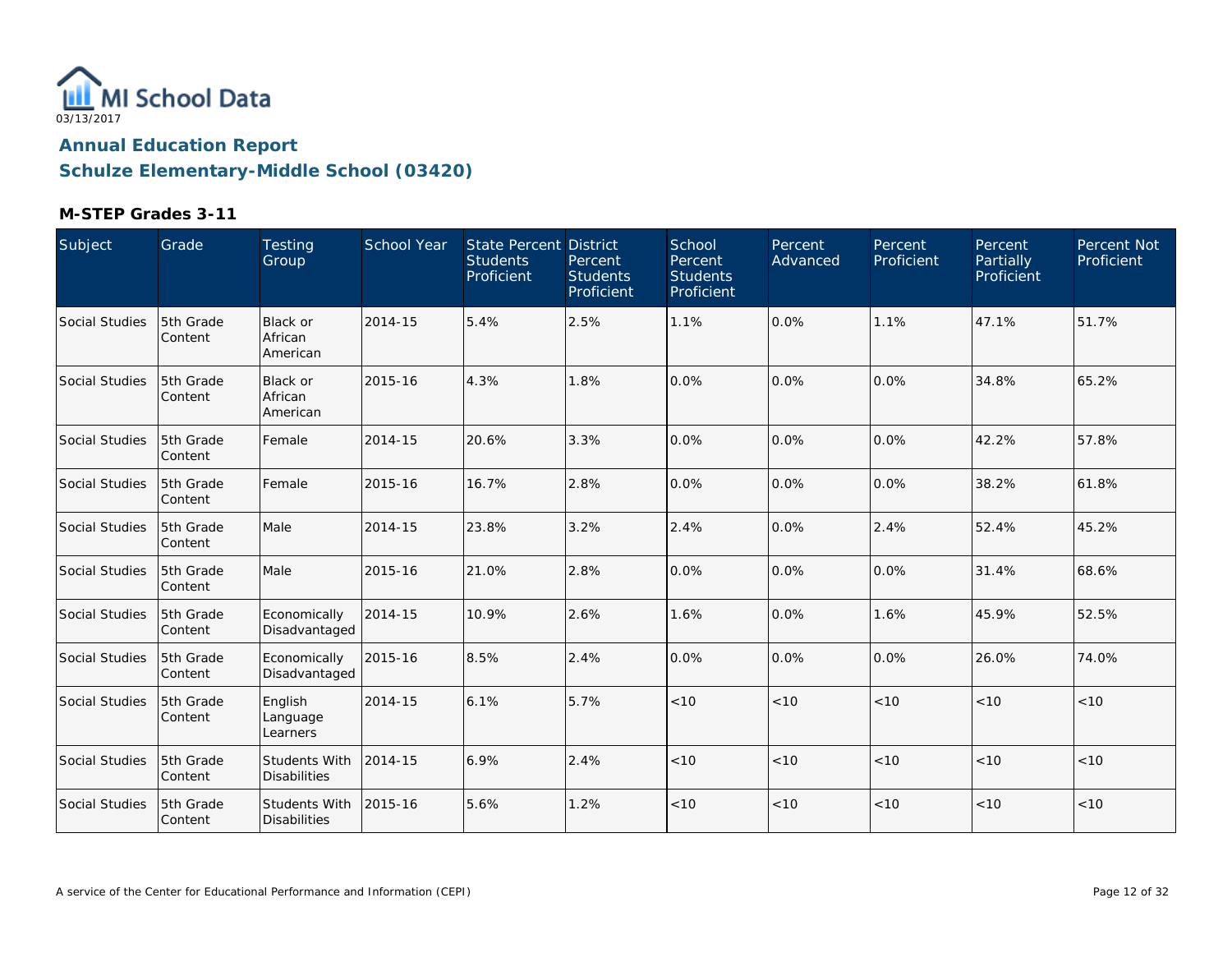

**Schulze Elementary-Middle School (03420)**

**SAT**

| Location<br><b>Name</b> | School Year Subject |  | <b>Student</b><br>Group. | Mean SAT<br>Score | <b>Benchmark</b> | Met or<br>Exceeded | % Met or<br>Exceeded | Did Not Meet % Did Not | Meet | <b>Number</b><br>Assessed |
|-------------------------|---------------------|--|--------------------------|-------------------|------------------|--------------------|----------------------|------------------------|------|---------------------------|
|-------------------------|---------------------|--|--------------------------|-------------------|------------------|--------------------|----------------------|------------------------|------|---------------------------|

No Data to Display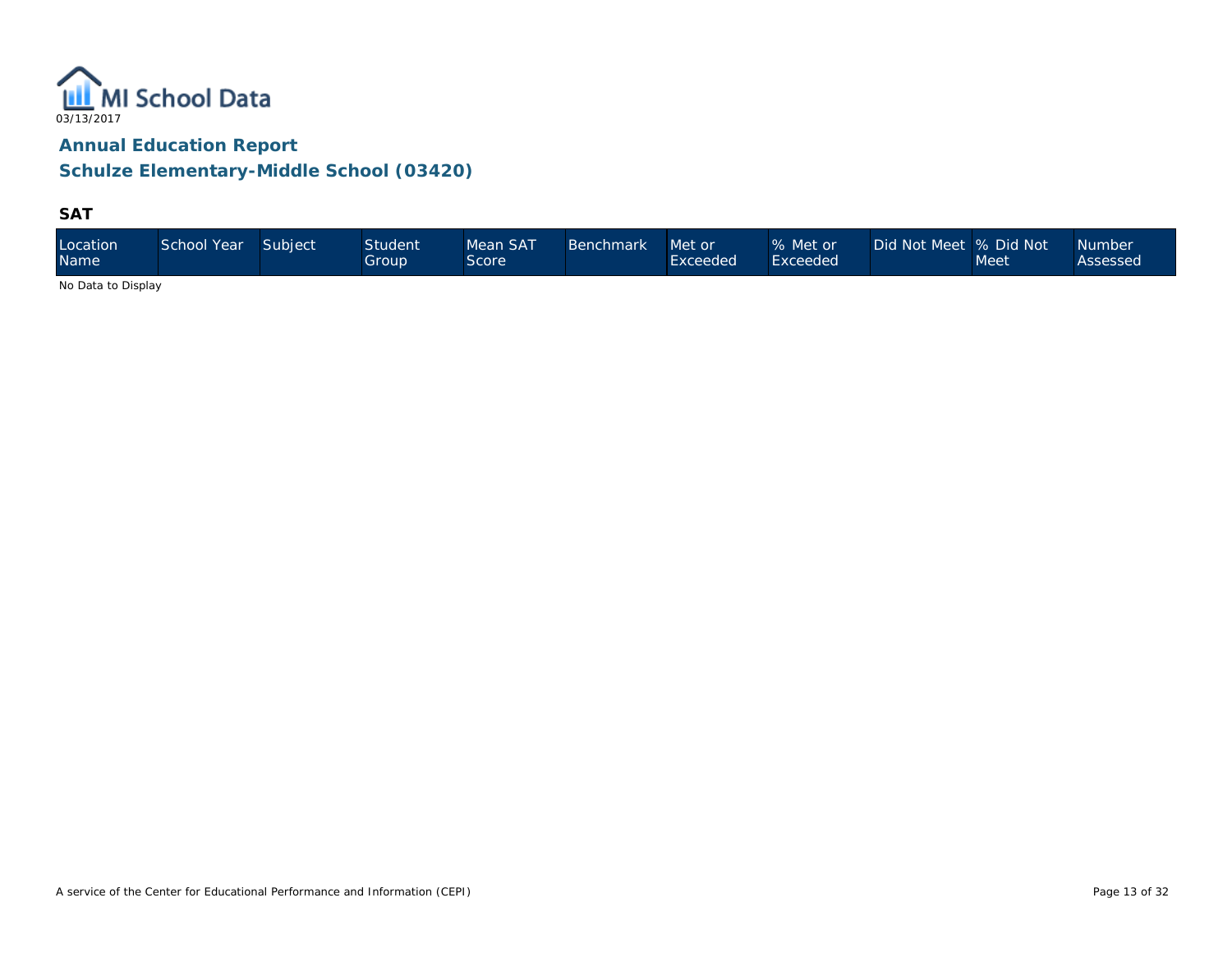

# **MI-Access Functional Independence**

| Subject     | Grade                | Testing Group School Year           |         | <b>State Percent</b><br><b>Students</b><br>Proficient | <b>District</b><br>Percent<br><b>Students</b><br>Proficient | <b>School Percent Percent</b><br><b>Students</b><br>Proficient | Surpassed | Percent<br>Attained | Percent<br>Emerging |
|-------------|----------------------|-------------------------------------|---------|-------------------------------------------------------|-------------------------------------------------------------|----------------------------------------------------------------|-----------|---------------------|---------------------|
| <b>ELA</b>  | 4th Grade<br>Content | <b>All Students</b>                 | 2015-16 | 78.2%                                                 | 59.3%                                                       | < 10                                                           | <10       | < 10                | < 10                |
| Mathematics | 4th Grade<br>Content | <b>All Students</b>                 | 2015-16 | 73.2%                                                 | 50.5%                                                       | < 10                                                           | < 10      | < 10                | < 10                |
| Science     | 4th Grade<br>Content | <b>All Students</b>                 | 2015-16 | 54.3%                                                 | 28.1%                                                       | < 10                                                           | < 10      | < 10                | < 10                |
| <b>ELA</b>  | 4th Grade<br>Content | <b>Black or African</b><br>American | 2015-16 | 71.6%                                                 | 57.1%                                                       | < 10                                                           | < 10      | < 10                | < 10                |
| Mathematics | 4th Grade<br>Content | <b>Black or African</b><br>American | 2015-16 | 66.0%                                                 | 49.4%                                                       | < 10                                                           | < 10      | < 10                | < 10                |
| Science     | 4th Grade<br>Content | Black or African<br>American        | 2015-16 | 44.4%                                                 | 25.9%                                                       | < 10                                                           | < 10      | < 10                | < 10                |
| <b>ELA</b>  | 4th Grade<br>Content | Male                                | 2015-16 | 78.0%                                                 | 60.8%                                                       | < 10                                                           | < 10      | < 10                | < 10                |
| Mathematics | 4th Grade<br>Content | Male                                | 2015-16 | 75.3%                                                 | 48.3%                                                       | < 10                                                           | < 10      | < 10                | $<10$               |
| Science     | 4th Grade<br>Content | Male                                | 2015-16 | 55.9%                                                 | 25.0%                                                       | < 10                                                           | < 10      | < 10                | < 10                |
| <b>ELA</b>  | 4th Grade<br>Content | Economically<br>Disadvantaged       | 2015-16 | 79.1%                                                 | 55.1%                                                       | < 10                                                           | < 10      | < 10                | < 10                |
| Mathematics | 4th Grade<br>Content | Economically<br>Disadvantaged       | 2015-16 | 73.3%                                                 | 48.7%                                                       | < 10                                                           | < 10      | < 10                | < 10                |
| Science     | 4th Grade<br>Content | Economically<br>Disadvantaged       | 2015-16 | 55.7%                                                 | 26.3%                                                       | < 10                                                           | < 10      | < 10                | $<10$               |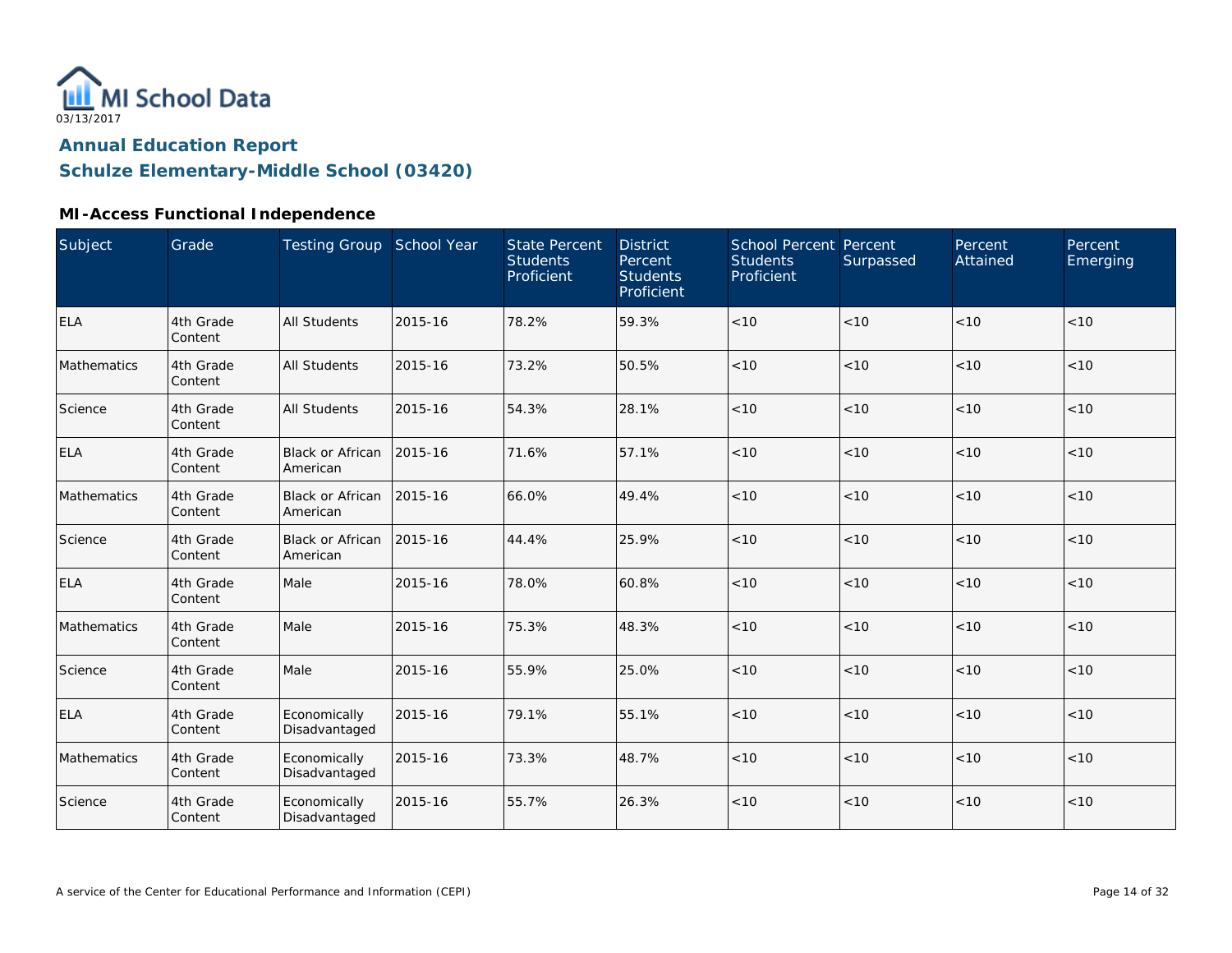

# **MI-Access Supported Independence**

| Subject     | Grade                | Testing Group School Year           |         | <b>State Percent</b><br><b>Students</b><br>Proficient | <b>District</b><br>Percent<br><b>Students</b><br>Proficient | School Percent Percent<br><b>Students</b><br>Proficient | Surpassed | Percent<br>Attained | Percent<br>Emerging |
|-------------|----------------------|-------------------------------------|---------|-------------------------------------------------------|-------------------------------------------------------------|---------------------------------------------------------|-----------|---------------------|---------------------|
| <b>ELA</b>  | 3rd Grade<br>Content | <b>All Students</b>                 | 2014-15 | 80.6%                                                 | 87.0%                                                       | $<10$                                                   | < 10      | < 10                | < 10                |
| <b>ELA</b>  | 3rd Grade<br>Content | <b>All Students</b>                 | 2015-16 | 78.0%                                                 | 77.1%                                                       | $<10$                                                   | $<10$     | < 10                | < 10                |
| Mathematics | 3rd Grade<br>Content | <b>All Students</b>                 | 2014-15 | 73.8%                                                 | 84.8%                                                       | < 10                                                    | < 10      | < 10                | < 10                |
| Mathematics | 3rd Grade<br>Content | <b>All Students</b>                 | 2015-16 | 60.2%                                                 | 62.9%                                                       | < 10                                                    | < 10      | < 10                | $<10$               |
| <b>ELA</b>  | 3rd Grade<br>Content | Black or African<br>American        | 2014-15 | 78.2%                                                 | 87.8%                                                       | < 10                                                    | < 10      | < 10                | < 10                |
| Mathematics | 3rd Grade<br>Content | <b>Black or African</b><br>American | 2014-15 | 76.3%                                                 | 82.9%                                                       | < 10                                                    | < 10      | < 10                | < 10                |
| <b>ELA</b>  | 3rd Grade<br>Content | Hispanic of Any<br>Race             | 2015-16 | 80.0%                                                 | < 10                                                        | < 10                                                    | < 10      | < 10                | < 10                |
| Mathematics | 3rd Grade<br>Content | Hispanic of Any<br>Race             | 2015-16 | 66.7%                                                 | $<10$                                                       | $<10$                                                   | $<10$     | < 10                | < 10                |
| ELA         | 3rd Grade<br>Content | Female                              | 2014-15 | 77.9%                                                 | 80.0%                                                       | $<10$                                                   | < 10      | <10                 | < 10                |
| Mathematics | 3rd Grade<br>Content | Female                              | 2014-15 | 72.8%                                                 | 80.0%                                                       | $<10$                                                   | < 10      | < 10                | < 10                |
| <b>ELA</b>  | 3rd Grade<br>Content | Male                                | 2015-16 | 74.9%                                                 | 78.3%                                                       | < 10                                                    | < 10      | < 10                | < 10                |
| Mathematics | 3rd Grade<br>Content | Male                                | 2015-16 | 60.6%                                                 | 65.2%                                                       | < 10                                                    | < 10      | < 10                | < 10                |
| <b>ELA</b>  | 3rd Grade<br>Content | Economically<br>Disadvantaged       | 2014-15 | 81.0%                                                 | 89.5%                                                       | $<10$                                                   | $<10$     | < 10                | < 10                |

A service of the Center for Educational Performance and Information (CEPI)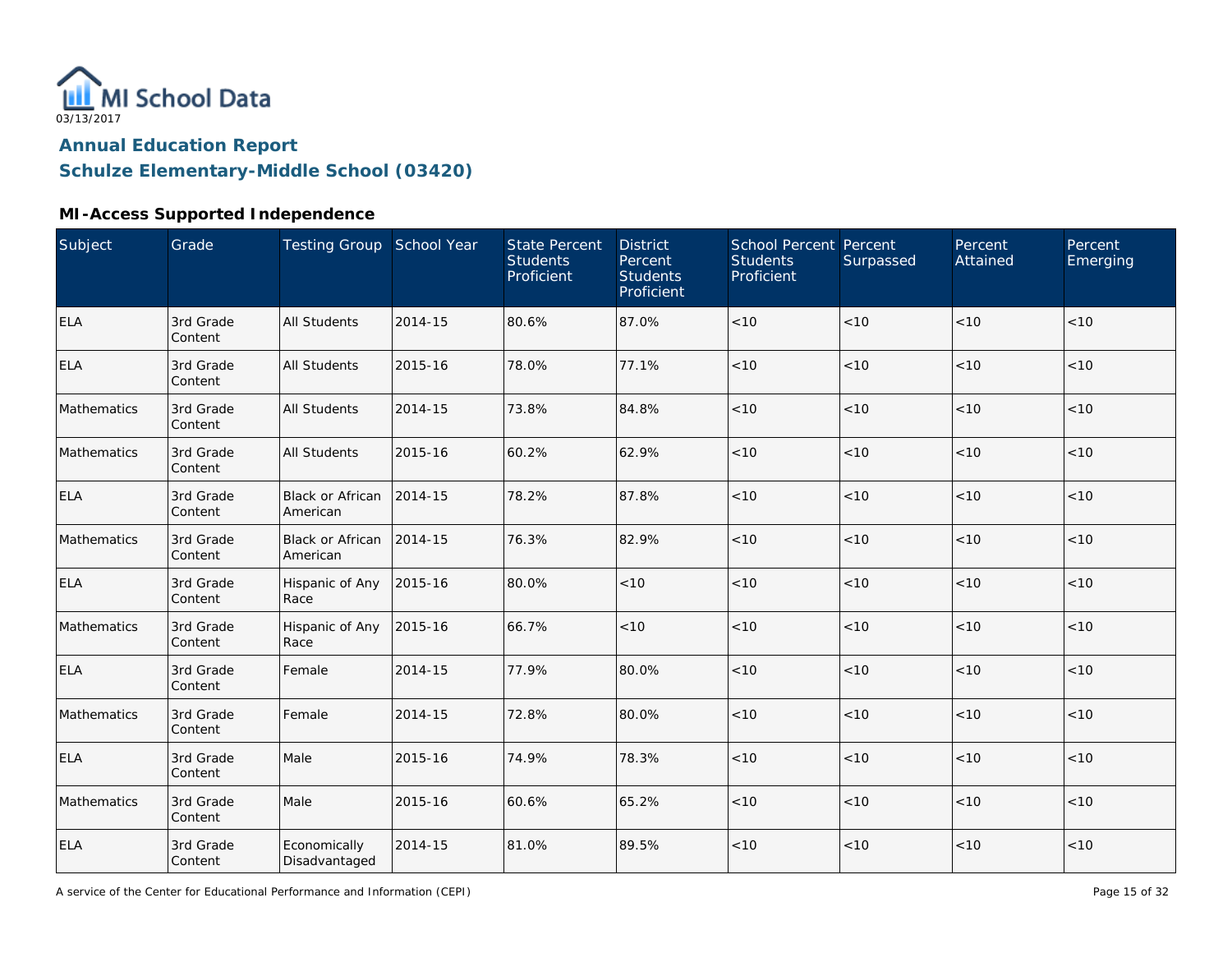

#### **MI-Access Supported Independence**

| Subject            | Grade                | Testing Group                 | School Year | <b>State Percent</b><br><b>Students</b><br>Proficient | <b>District</b><br>Percent<br><b>Students</b><br>Proficient | School Percent Percent<br><b>Students</b><br><b>Proficient</b> | Surpassed | Percent<br>Attained | Percent<br>Emerging |
|--------------------|----------------------|-------------------------------|-------------|-------------------------------------------------------|-------------------------------------------------------------|----------------------------------------------------------------|-----------|---------------------|---------------------|
| <b>ELA</b>         | 3rd Grade<br>Content | Economically<br>Disadvantaged | 2015-16     | 78.0%                                                 | 75.0%                                                       | < 10                                                           | < 10      | < 10                | < 10                |
| <b>Mathematics</b> | 3rd Grade<br>Content | Economically<br>Disadvantaged | 2014-15     | 76.9%                                                 | 86.8%                                                       | < 10                                                           | < 10      | < 10                | < 10                |
| <b>Mathematics</b> | 3rd Grade<br>Content | Economically<br>Disadvantaged | 2015-16     | 62.7%                                                 | 62.5%                                                       | < 10                                                           | < 10      | < 10                | < 10                |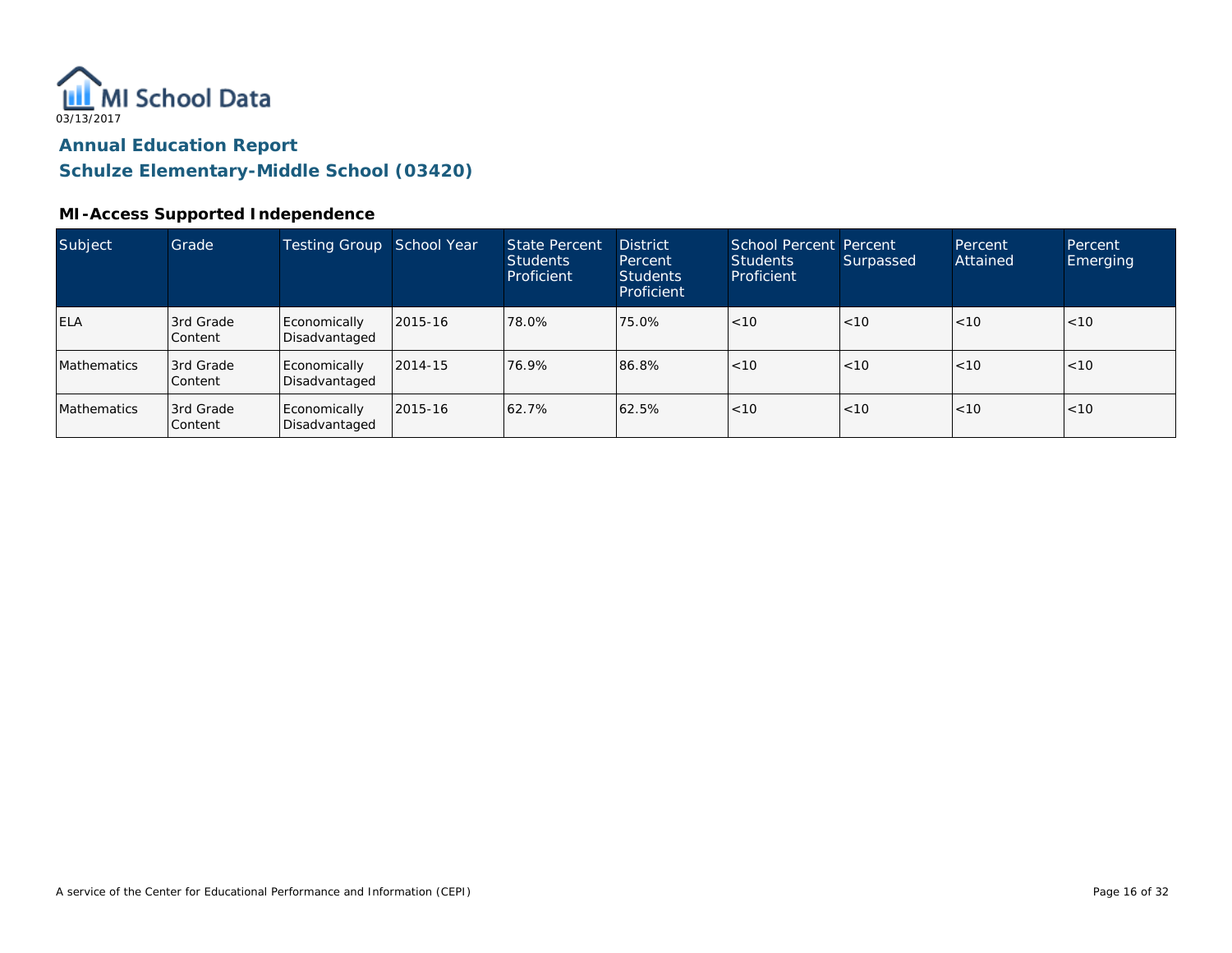

#### **MI-Access Participation**

| Subject     | Grade                | <b>Testing Group</b>          | School Year | <b>State Percent</b><br><b>Students</b><br>Proficient | <b>District</b><br>Percent<br><b>Students</b><br>Proficient | School Percent Percent<br><b>Students</b><br>Proficient | Surpassed | Percent<br>Attained | Percent<br>Emerging |
|-------------|----------------------|-------------------------------|-------------|-------------------------------------------------------|-------------------------------------------------------------|---------------------------------------------------------|-----------|---------------------|---------------------|
| <b>ELA</b>  | 3rd Grade<br>Content | <b>All Students</b>           | 2015-16     | 59.8%                                                 | 57.1%                                                       | < 10                                                    | < 10      | < 10                | < 10                |
| Mathematics | 3rd Grade<br>Content | <b>All Students</b>           | 2015-16     | 52.2%                                                 | 48.2%                                                       | < 10                                                    | < 10      | < 10                | < 10                |
| <b>ELA</b>  | 3rd Grade<br>Content | Black or African<br>American  | 2015-16     | 58.5%                                                 | 58.3%                                                       | < 10                                                    | $ $ < 10  | < 10                | < 10                |
| Mathematics | 3rd Grade<br>Content | Black or African<br>American  | 2015-16     | 46.9%                                                 | 47.9%                                                       | < 10                                                    | < 10      | < 10                | < 10                |
| <b>ELA</b>  | 3rd Grade<br>Content | Female                        | 2015-16     | 51.9%                                                 | 56.3%                                                       | < 10                                                    | < 10      | < 10                | < 10                |
| Mathematics | 3rd Grade<br>Content | Female                        | 2015-16     | 42.0%                                                 | 56.3%                                                       | < 10                                                    | < 10      | < 10                | < 10                |
| <b>ELA</b>  | 3rd Grade<br>Content | Economically<br>Disadvantaged | 2015-16     | 60.6%                                                 | 59.1%                                                       | < 10                                                    | < 10      | < 10                | < 10                |
| Mathematics | 3rd Grade<br>Content | Economically<br>Disadvantaged | 2015-16     | 53.6%                                                 | 50.0%                                                       | < 10                                                    | < 10      | < 10                | < 10                |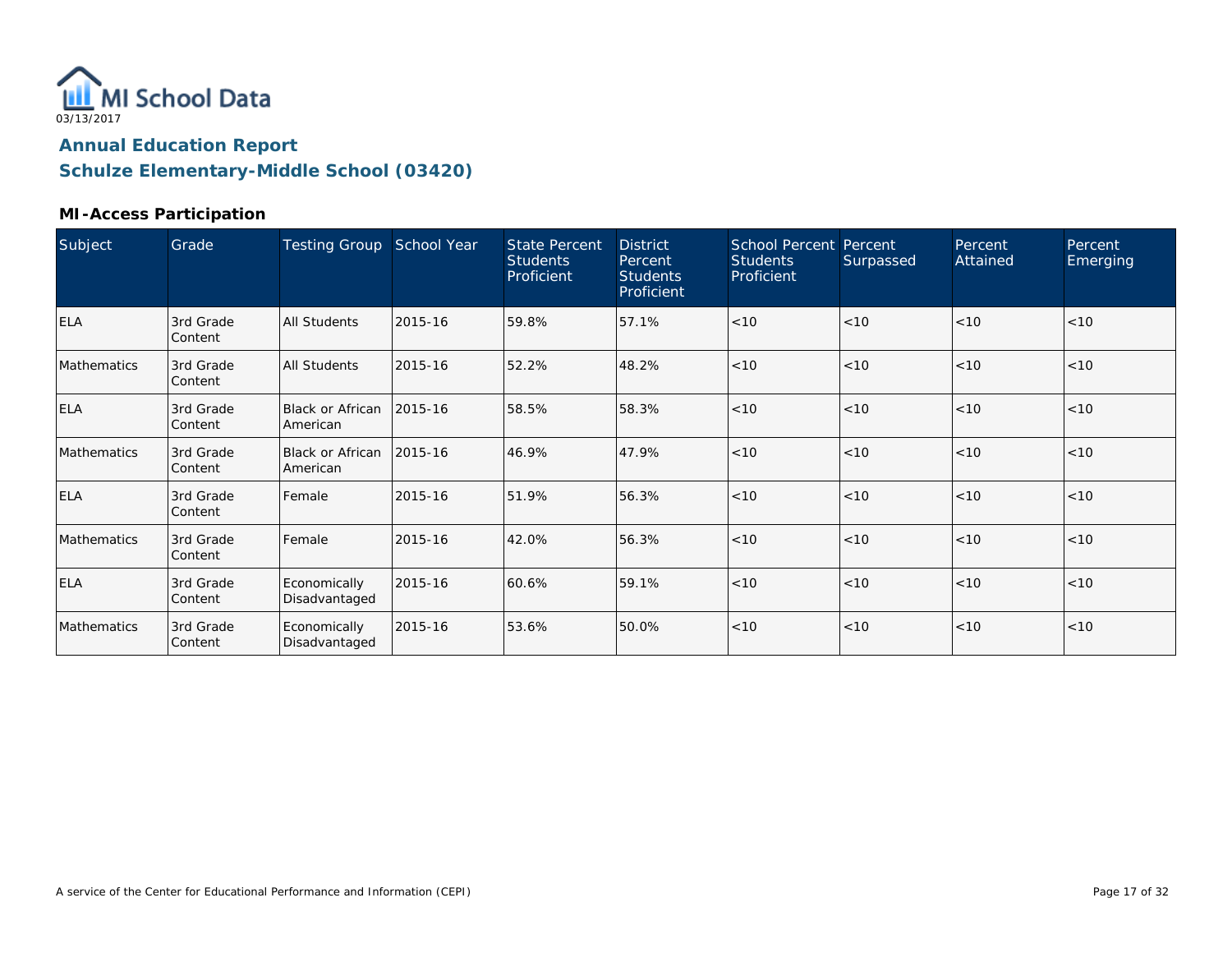

**Schulze Elementary-Middle School (03420)**

#### **Accountability Details Subject Data**

| Testing<br>Group                            | Subject            | <b>State Tested</b><br>Total | State Percent<br>Proficient | <b>District</b><br><b>Tested Total</b> | <b>District</b><br>Percent<br>Proficient* | School Tested School<br>Total | Percent<br>Proficient** |
|---------------------------------------------|--------------------|------------------------------|-----------------------------|----------------------------------------|-------------------------------------------|-------------------------------|-------------------------|
| <b>All Students</b>                         | <b>ELA</b>         | 98.7%                        | 69.6%                       | 96.0%                                  | 34.9%                                     | 89.0%                         | 23.0%                   |
| <b>All Students</b>                         | <b>Mathematics</b> | 98.6%                        | 62.1%                       | 95.4%                                  | 28.2%                                     | 89.7%                         | 17.5%                   |
| <b>All Students</b>                         | Science            | 98.1%                        | 50.0%                       | 94.5%                                  | 16.7%                                     | 85.7%                         | 1.5%                    |
| <b>All Students</b>                         | Social Studies     | 98.1%                        | 59.3%                       | 94.0%                                  | 26.2%                                     | 95.8%                         | 4.6%                    |
| Bottom 30%                                  | <b>ELA</b>         | N/A                          | 25.1%                       | N/A                                    | 0.8%                                      | N/A                           | 0.0%                    |
| Bottom 30%                                  | <b>Mathematics</b> | N/A                          | 19.0%                       | N/A                                    | 1.2%                                      | N/A                           | 0.0%                    |
| Bottom 30%                                  | Science            | N/A                          | 9.8%                        | N/A                                    | 0.0%                                      | N/A                           | <30                     |
| Bottom 30%                                  | Social Studies     | N/A                          | 13.3%                       | N/A                                    | 0.0%                                      | N/A                           | <30                     |
| American<br>Indian or<br>Alaska Native      | <b>ELA</b>         | 98.4%                        | 63.4%                       | 91.7%                                  | 43.9%                                     | <30                           | <30                     |
| American<br>Indian or<br>Alaska Native      | Mathematics        | 98.4%                        | 55.9%                       | 95.8%                                  | 32.6%                                     | < 30                          | <30                     |
| American<br>Indian or<br>Alaska Native      | Science            | 98.0%                        | 46.3%                       | <30                                    | <30                                       | N/A                           | N/A                     |
| American<br>Indian or<br>Alaska Native      | Social Studies     | 97.3%                        | 54.5%                       | <30                                    | <30                                       | N/A                           | N/A                     |
| Asian                                       | <b>ELA</b>         | 99.3%                        | 84.3%                       | 96.8%                                  | 62.6%                                     | N/A                           | N/A                     |
| Asian                                       | Mathematics        | 99.4%                        | 83.7%                       | 98.3%                                  | 59.5%                                     | N/A                           | N/A                     |
| Asian                                       | Science            | 99.3%                        | 65.5%                       | 98.9%                                  | 48.0%                                     | N/A                           | N/A                     |
| Asian                                       | Social Studies     | 99.3%                        | 76.0%                       | 98.4%                                  | 66.7%                                     | N/A                           | N/A                     |
| Black or African ELA<br>American            |                    | 97.7%                        | 46.9%                       | 95.7%                                  | 33.4%                                     | 88.8%                         | 23.1%                   |
| Black or African Mathematics<br>American    |                    | 97.4%                        | 37.3%                       | 95.0%                                  | 26.2%                                     | 89.5%                         | 17.1%                   |
| Black or African Science<br>American        |                    | 96.5%                        | 23.9%                       | 94.1%                                  | 15.3%                                     | 85.2%                         | 1.6%                    |
| Black or African Social Studies<br>American |                    | 96.6%                        | 33.6%                       | 93.6%                                  | 24.1%                                     | 95.8%                         | 4.6%                    |
| Hispanic of Any<br>Race                     | <b>ELA</b>         | 98.8%                        | 60.8%                       | 97.8%                                  | 39.1%                                     | <30                           | <30                     |
| Hispanic of Any Mathematics<br>Race         |                    | 98.8%                        | 51.1%                       | 97.2%                                  | 34.0%                                     | $<30$                         | <30                     |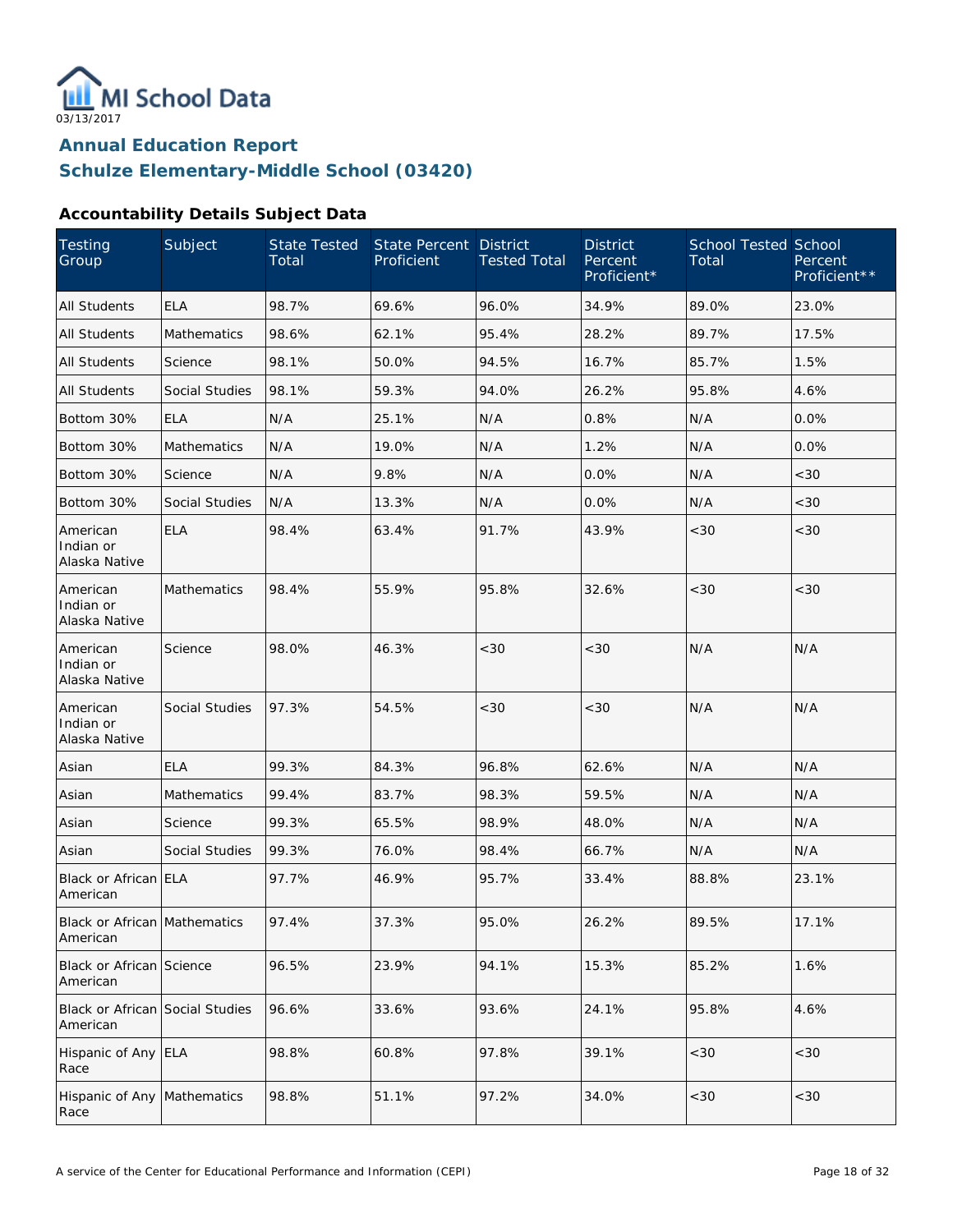

**Schulze Elementary-Middle School (03420)**

#### **Accountability Details Subject Data**

| <b>Testing</b><br>Group                            | Subject            | <b>State Tested</b><br>Total | <b>State Percent</b><br>Proficient | <b>District</b><br><b>Tested Total</b> | <b>District</b><br>Percent<br>Proficient* | <b>School Tested School</b><br>Total | Percent<br>Proficient** |
|----------------------------------------------------|--------------------|------------------------------|------------------------------------|----------------------------------------|-------------------------------------------|--------------------------------------|-------------------------|
| Hispanic of Any Science<br>Race                    |                    | 98.1%                        | 36.7%                              | 96.0%                                  | 19.3%                                     | < 30                                 | <30                     |
| Hispanic of Any Social Studies<br>Race             |                    | 98.0%                        | 47.7%                              | 96.0%                                  | 31.3%                                     | N/A                                  | N/A                     |
| Native<br>Hawaiian or<br>Other Pacific<br>Islander | <b>ELA</b>         | 99.5%                        | 72.4%                              | < 30                                   | <30                                       | N/A                                  | N/A                     |
| Native<br>Hawaiian or<br>Other Pacific<br>Islander | Mathematics        | 99.7%                        | 65.9%                              | < 30                                   | <30                                       | N/A                                  | N/A                     |
| Native<br>Hawaiian or<br>Other Pacific<br>Islander | Science            | 99.7%                        | 59.6%                              | < 30                                   | <30                                       | N/A                                  | N/A                     |
| Native<br>Hawaiian or<br>Other Pacific<br>Islander | Social Studies     | 99.6%                        | 65.7%                              | < 30                                   | <30                                       | N/A                                  | N/A                     |
| Two or More<br>Races                               | <b>ELA</b>         | 98.9%                        | 67.8%                              | 100.0%                                 | 29.1%                                     | N/A                                  | N/A                     |
| Two or More<br>Races                               | Mathematics        | 98.7%                        | 59.2%                              | 95.1%                                  | 15.1%                                     | N/A                                  | N/A                     |
| Two or More<br>Races                               | Science            | 98.5%                        | 45.2%                              | <30                                    | <30                                       | N/A                                  | N/A                     |
| Two or More<br>Races                               | Social Studies     | 98.5%                        | 57.3%                              | < 30                                   | $<30$                                     | N/A                                  | N/A                     |
| White                                              | <b>ELA</b>         | 99.0%                        | 75.6%                              | 92.9%                                  | 37.0%                                     | <30                                  | <30                     |
| White                                              | <b>Mathematics</b> | 98.9%                        | 68.4%                              | 95.5%                                  | 32.3%                                     | <30                                  | <30                     |
| White                                              | Science            | 98.6%                        | 57.1%                              | 93.3%                                  | 21.5%                                     | $<30\,$                              | $<30$                   |
| White                                              | Social Studies     | 98.5%                        | 65.8%                              | 92.5%                                  | 30.2%                                     | N/A                                  | N/A                     |
| Economically<br>Disadvantaged                      | <b>ELA</b>         | 98.3%                        | 56.8%                              | 96.0%                                  | 32.6%                                     | 88.0%                                | 18.2%                   |
| Economically<br>Disadvantaged                      | Mathematics        | 98.2%                        | 48.5%                              | 95.3%                                  | 26.6%                                     | 87.5%                                | 16.8%                   |
| Economically<br>Disadvantaged                      | Science            | 97.5%                        | 35.0%                              | 94.4%                                  | 15.8%                                     | 85.3%                                | 1.9%                    |
| Economically<br>Disadvantaged                      | Social Studies     | 97.5%                        | 43.9%                              | 94.1%                                  | 24.0%                                     | 94.3%                                | 4.4%                    |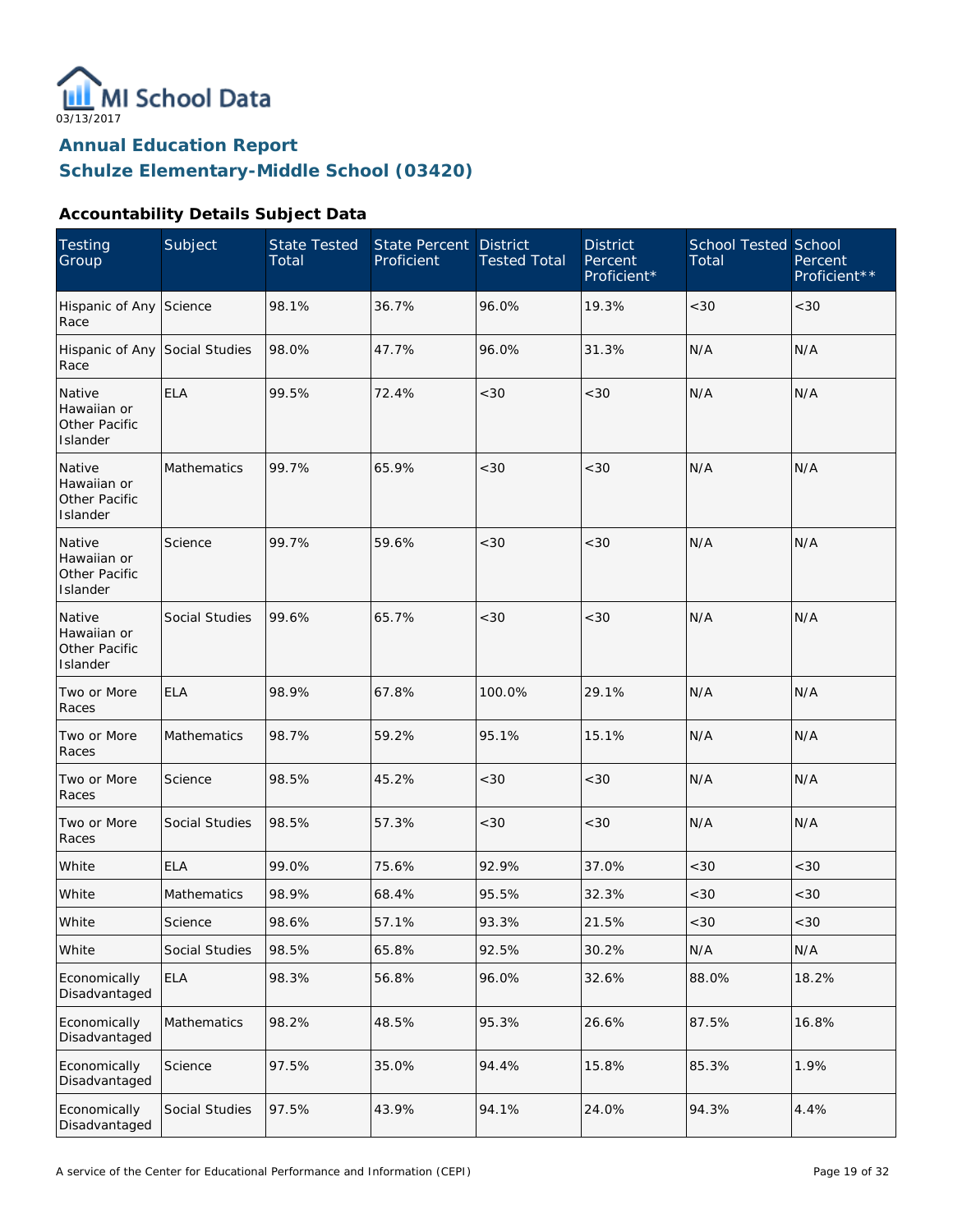

**Schulze Elementary-Middle School (03420)**

#### **Accountability Details Subject Data**

| <b>Testing</b><br>Group                     | Subject            | <b>State Tested</b><br>Total | State Percent<br>Proficient | <b>District</b><br><b>Tested Total</b> | <b>District</b><br>Percent<br>Proficient* | <b>School Tested School</b><br>Total | Percent<br>Proficient** |
|---------------------------------------------|--------------------|------------------------------|-----------------------------|----------------------------------------|-------------------------------------------|--------------------------------------|-------------------------|
| English<br>Language<br>Learners             | <b>ELA</b>         | 98.8%                        | 49.5%                       | 97.8%                                  | 34.3%                                     | N/A                                  | N/A                     |
| English<br>Language<br>Learners             | <b>Mathematics</b> | 99.0%                        | 48.4%                       | 97.0%                                  | 32.2%                                     | N/A                                  | N/A                     |
| English<br>Language<br>Learners             | Science            | 98.5%                        | 22.0%                       | 95.8%                                  | 15.5%                                     | N/A                                  | N/A                     |
| English<br>Language<br>Learners             | Social Studies     | 98.2%                        | 30.9%                       | 95.9%                                  | 25.0%                                     | N/A                                  | N/A                     |
| <b>Students With</b><br><b>Disabilities</b> | <b>ELA</b>         | 97.2%                        | 40.1%                       | 92.4%                                  | 18.7%                                     | 79.2%                                | 11.8%                   |
| <b>Students With</b><br><b>Disabilities</b> | <b>Mathematics</b> | 97.1%                        | 36.5%                       | 90.7%                                  | 18.8%                                     | 70.8%                                | 9.7%                    |
| <b>Students With</b><br><b>Disabilities</b> | Science            | 97.0%                        | 26.5%                       | 92.6%                                  | 11.0%                                     | <30                                  | <30                     |
| <b>Students With</b><br><b>Disabilities</b> | Social Studies     | 96.6%                        | 30.8%                       | 90.7%                                  | 12.2%                                     | < 30                                 | <30                     |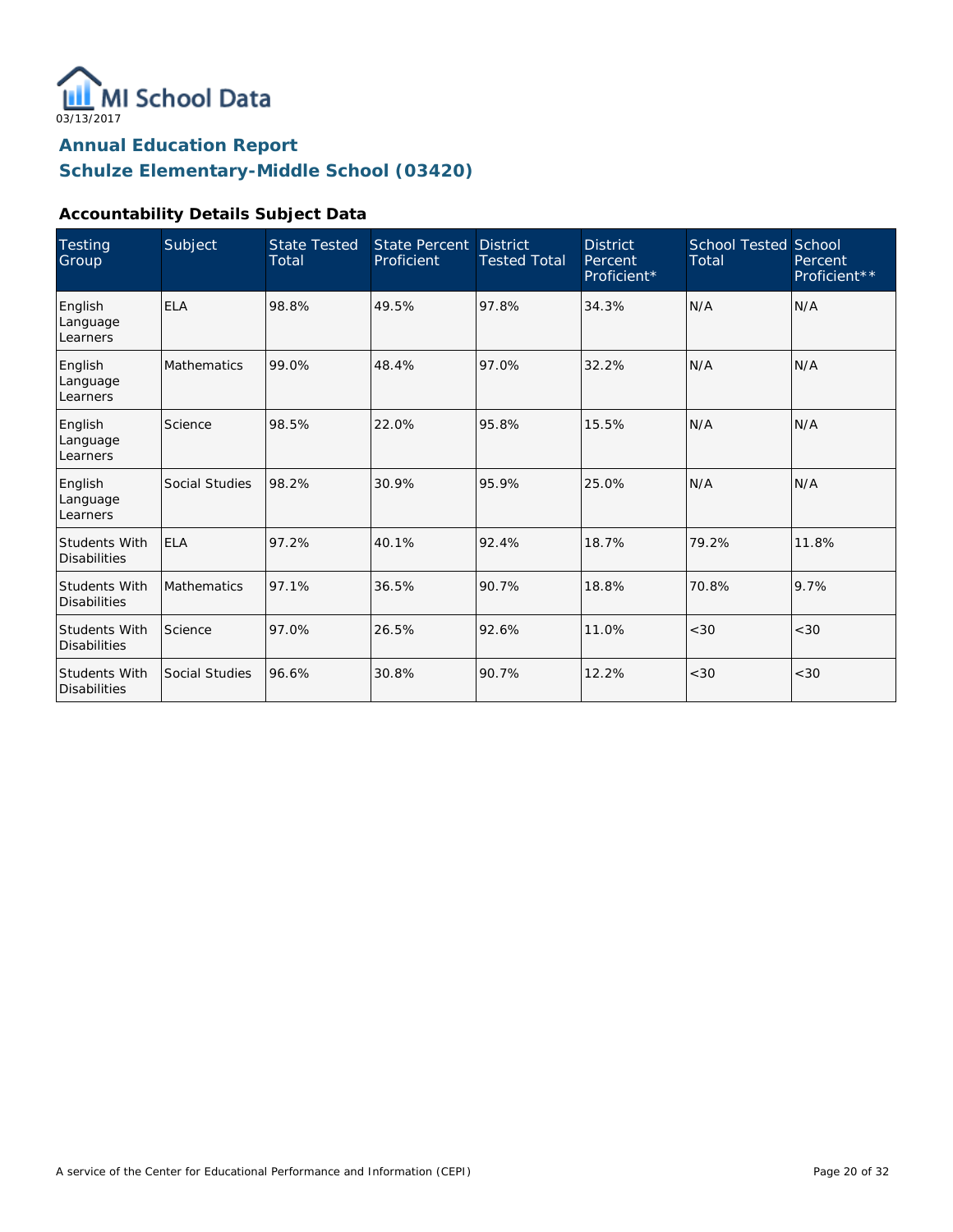

**Schulze Elementary-Middle School (03420)**

#### **Accountability Details Graduation Data**

| Student Group                                        | Statewide | <b>District</b> | School |
|------------------------------------------------------|-----------|-----------------|--------|
| All Students                                         | 79.65%    | N/A             | N/A    |
| American Indian or Alaska<br>Native                  | 66.57%    | N/A             | N/A    |
| Asian                                                | 90.20%    | N/A             | N/A    |
| Black or African American                            | 67.36%    | N/A             | N/A    |
| Hispanic of Any Race                                 | 72.60%    | N/A             | N/A    |
| Native Hawaiian or Other Pacific 177.68%<br>Islander |           | N/A             | N/A    |
| Two or More Races                                    | 73.67%    | N/A             | N/A    |
| White                                                | 83.38%    | N/A             | N/A    |
| Female                                               | 83.46%    | N/A             | N/A    |
| Male                                                 | 76.04%    | N/A             | N/A    |
| Economically Disadvantaged                           | 67.10%    | N/A             | N/A    |
| English Language Learners                            | 72.11%    | N/A             | N/A    |
| <b>Students With Disabilities</b>                    | 55.35%    | N/A             | N/A    |
| Bottom 30%                                           | N/A       | N/A             | N/A    |

*\* All data based on students enrolled for a full academic year.*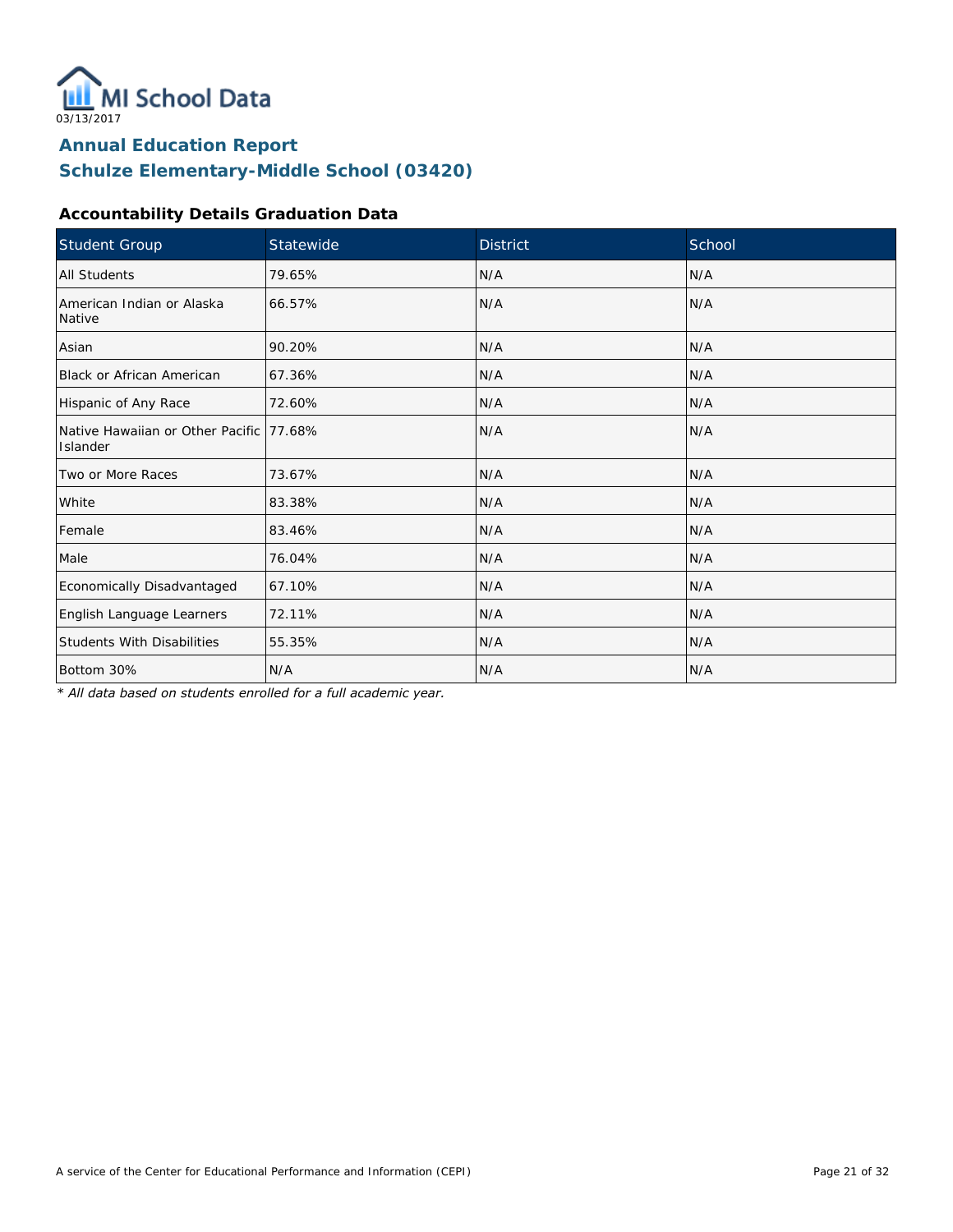

**Schulze Elementary-Middle School (03420)**

#### **Accountability Details Attendance Data**

| <b>Student Group</b> | Statewide | <b>District</b> | <b>School</b> |
|----------------------|-----------|-----------------|---------------|
| All Students         | 94.32%    | 87.02%          | 190.86%       |

*\* All data based on students enrolled for a full academic year.*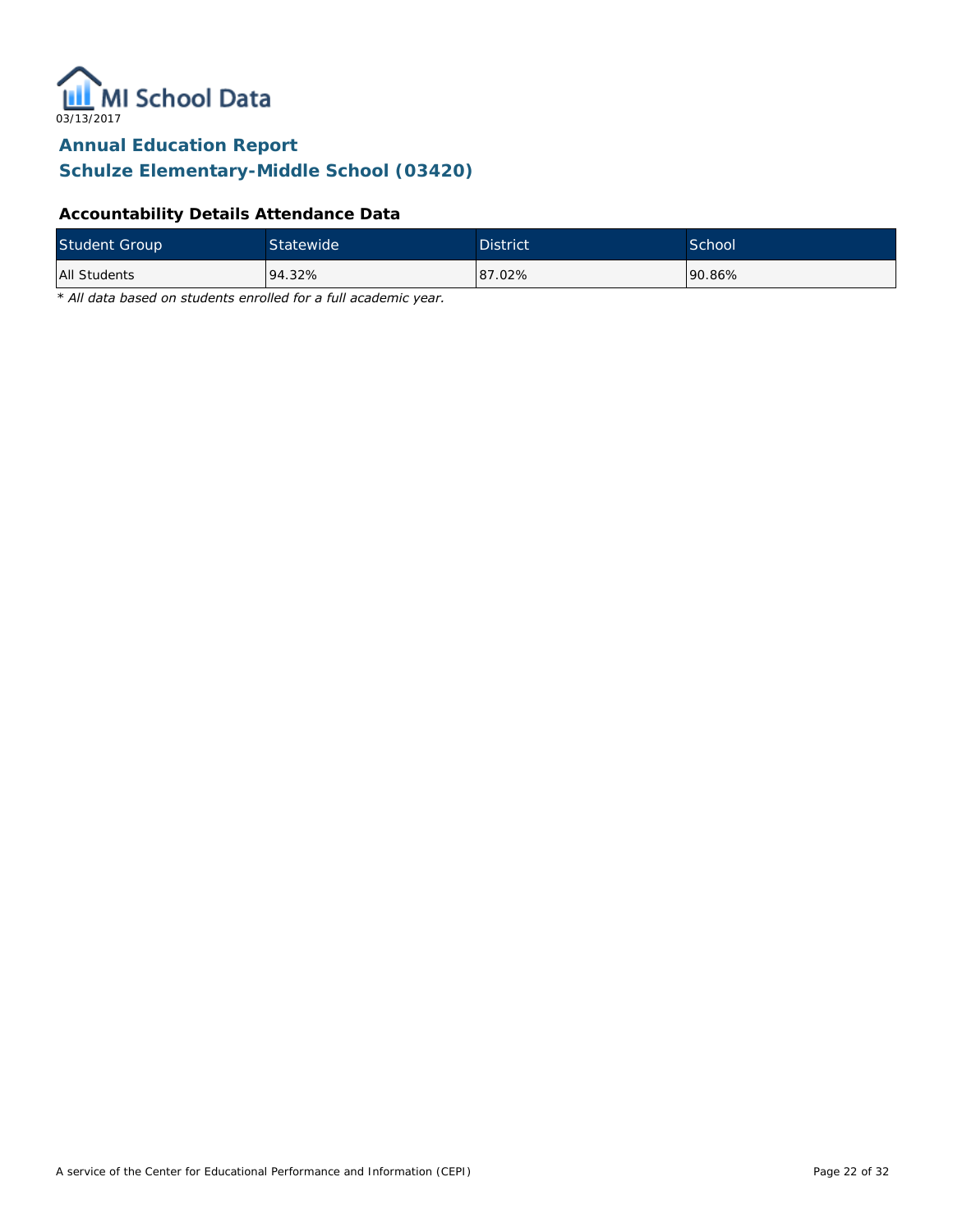

#### **Accountability Status District Data**

| <b>District</b><br><b>Name</b> | <b>ELA Status</b> | <b>ELA Score</b> | Math Status Math Score |  | Science<br><b>Status</b> | Science<br>Score | Social<br><b>Studies</b><br><b>Status</b> | <b>Social</b><br><b>Studies</b><br>Score <sup>®</sup> | Overall<br><b>Status</b> | Overall Score |
|--------------------------------|-------------------|------------------|------------------------|--|--------------------------|------------------|-------------------------------------------|-------------------------------------------------------|--------------------------|---------------|
|--------------------------------|-------------------|------------------|------------------------|--|--------------------------|------------------|-------------------------------------------|-------------------------------------------------------|--------------------------|---------------|

No Data to Display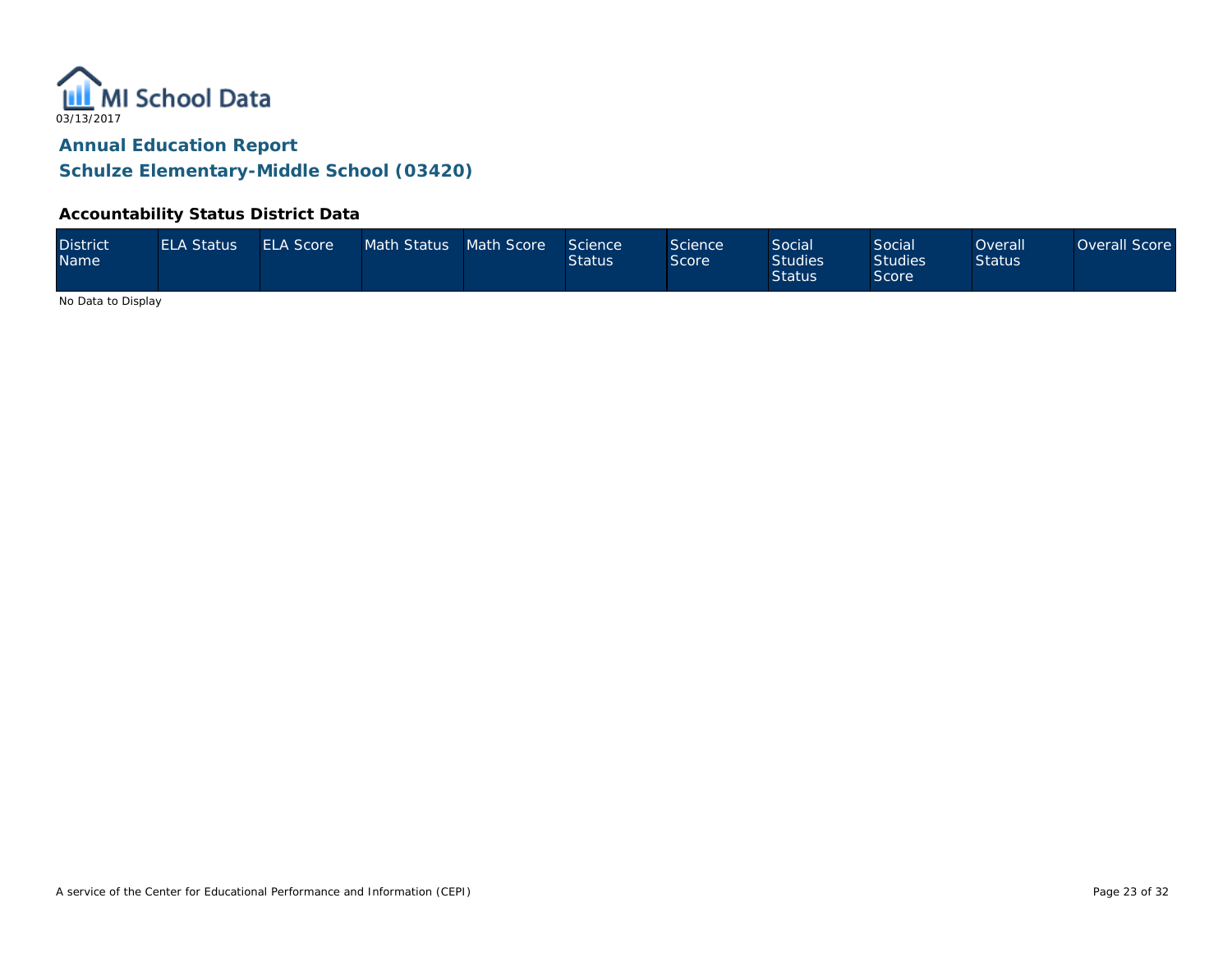

#### **Accountability Status School Data**

| School Name ELA Status                  |         | <b>ELA Score</b> | Math Status | Math Score | Science<br><b>Status</b> | <b>Science</b><br>Score | Social<br><b>Studies</b><br><b>Status</b> | Social<br><b>Studies</b><br>Score | Overall<br><b>Status</b> | Overall Score |
|-----------------------------------------|---------|------------------|-------------|------------|--------------------------|-------------------------|-------------------------------------------|-----------------------------------|--------------------------|---------------|
| Schulze<br>Elementary-<br>Middle School | l Green |                  | Green       |            | Red                      |                         | Red                                       |                                   | Red                      | 18            |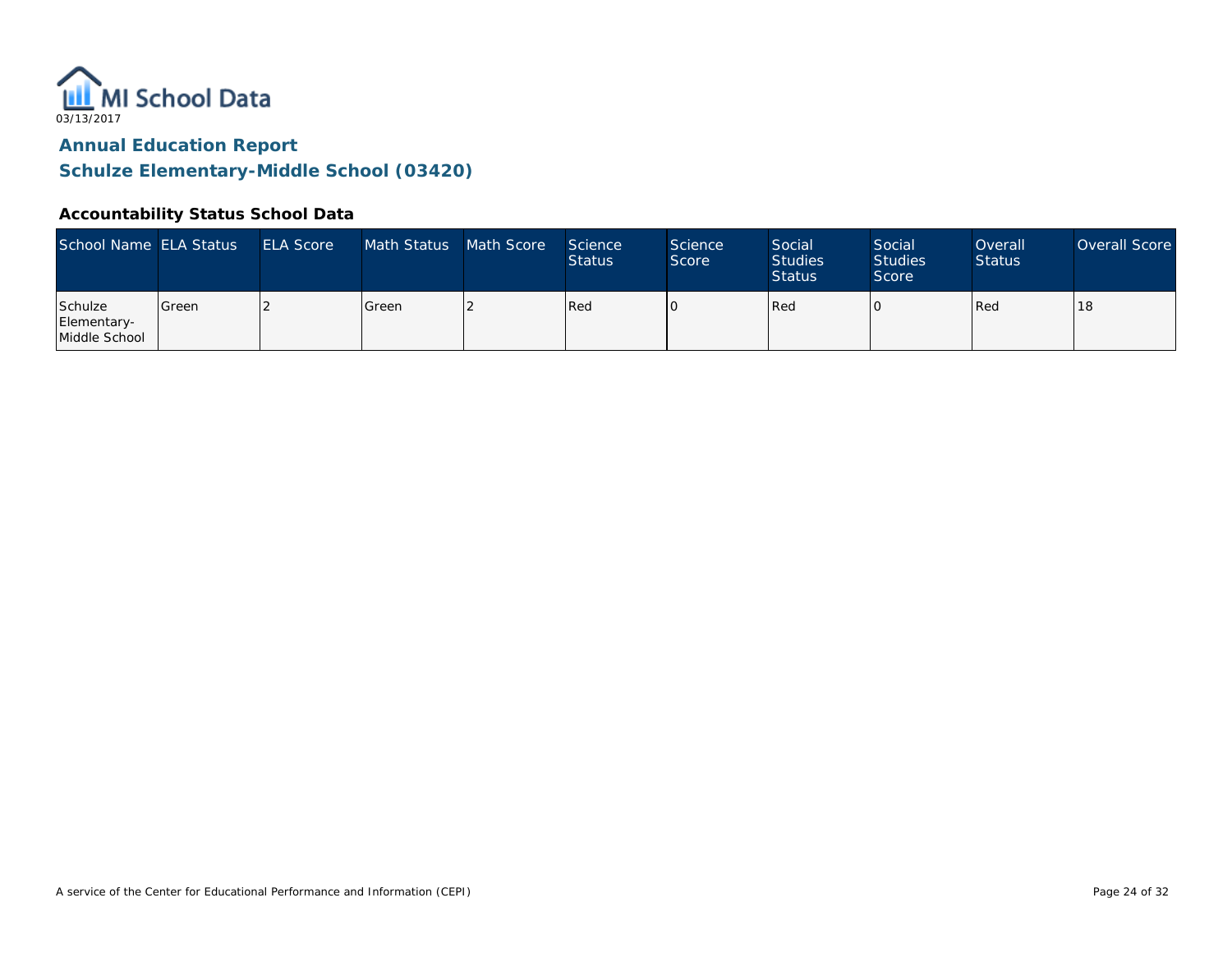

# **Schulze Elementary-Middle School (03420)**

#### **Teacher Quality - Qualification**

|                                                                                                              | Other | B.A. | M.A. | P.H.D. |
|--------------------------------------------------------------------------------------------------------------|-------|------|------|--------|
| Professional<br>Qualifications of All Public<br>Elementary and<br>Secondary School<br>Teachers in the School |       |      | 16   |        |

*Professional Qualifications are defined by the State and may include information such as the degrees of public school teachers (e.g., percentage of teachers with Bachelors Degrees or Masters Degrees) or the percentage of fully certified teachers*

#### **Teacher Quality - Class**

|                                                                                                                                        | School Aggregate | <b>High-Poverty Schools</b> | Low-Poverty Schools |
|----------------------------------------------------------------------------------------------------------------------------------------|------------------|-----------------------------|---------------------|
| Percentage of Core Academic<br>Subject Elementary and<br>Secondary School Classes not<br>Taught by Highly Qualified<br><b>Teachers</b> | $0.0\%$          | $0.0\%$                     | IN/A                |

#### **Teacher Quality - Provisional**

|                                                                                                                    | Certification Percent |
|--------------------------------------------------------------------------------------------------------------------|-----------------------|
| Percentage of Public Elementary and Secondary School Teachers   0.0%<br>in the School with Emergency Certification |                       |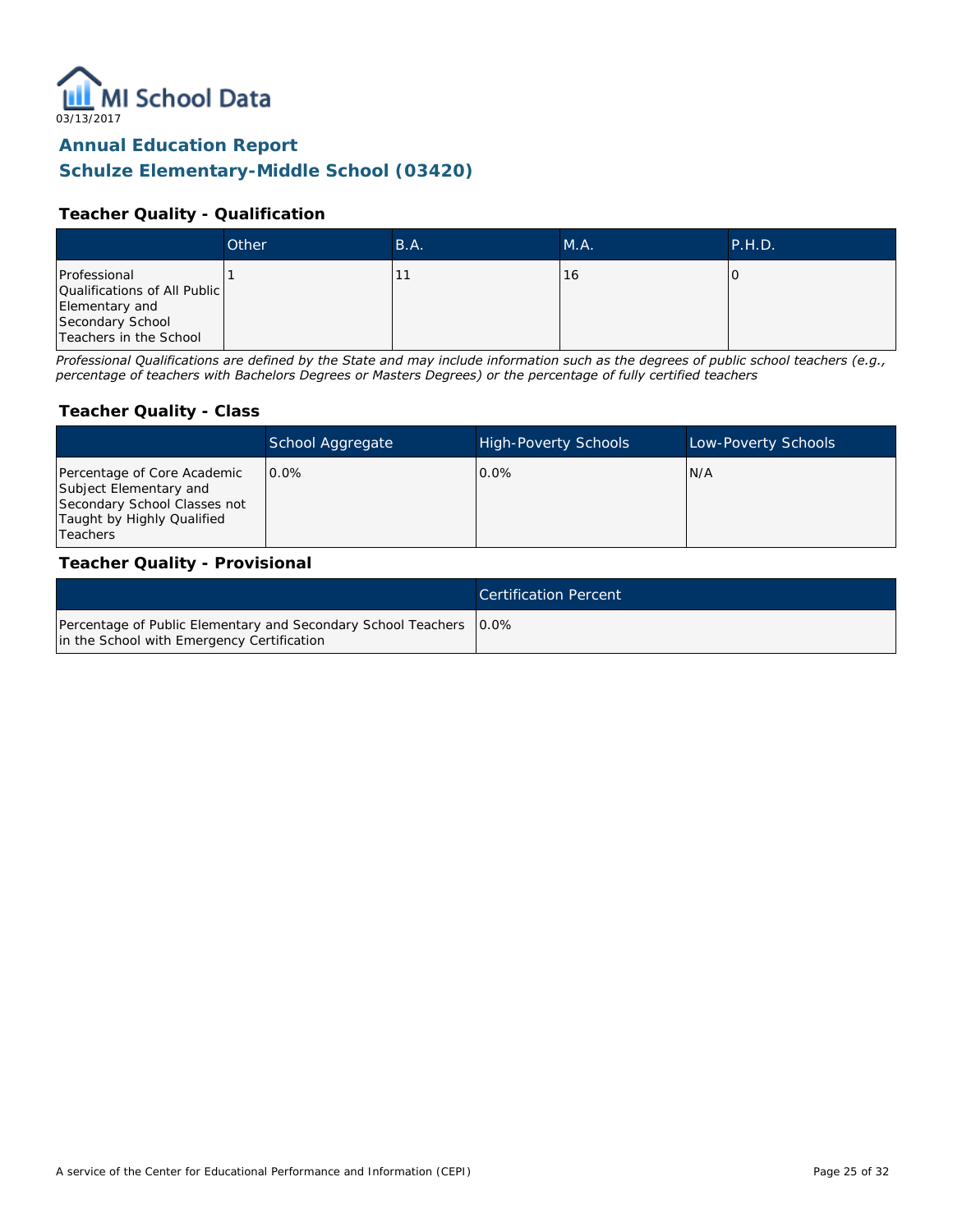

**Schulze Elementary-Middle School (03420)**

#### **NAEP Grade 4 Math**

|                                                                                                                                                                                                    | Percent of<br><b>Students</b> | Percent below<br><b>Basic</b>                                  | Percent Basic                                         | Percent Proficient                                             | Percent Advanced                                   |
|----------------------------------------------------------------------------------------------------------------------------------------------------------------------------------------------------|-------------------------------|----------------------------------------------------------------|-------------------------------------------------------|----------------------------------------------------------------|----------------------------------------------------|
| <b>All Students</b>                                                                                                                                                                                | 100                           | 23                                                             | 77                                                    | 34                                                             | 5                                                  |
| Male<br>Female                                                                                                                                                                                     | 51<br>49                      | 22<br>23                                                       | 78<br>77                                              | 36<br>32                                                       | 6<br>4                                             |
| National Lunch<br>Program Eligibility<br>Eligible<br>Not Eligible<br>Info not available                                                                                                            | 47<br>53<br>#                 | 36<br>10<br>$\ddagger$                                         | 64<br>90<br>$\ddagger$                                | 17<br>49<br>$\ddagger$                                         | 9<br>$\ddagger$                                    |
| Race/Ethnicity<br>White<br><b>Black or African</b><br>American<br>Hispanic<br>Asian<br>American Indian or<br>Alaska Native<br>Native Hawaiian or<br>Other Pacific<br>Islander<br>Two or More Races | 72<br>15<br>6<br>4<br>#<br>3  | 15<br>53<br>38<br>11<br>$\ddagger$<br>$\ddagger$<br>$\ddagger$ | 85<br>47<br>62<br>89<br>ŧ<br>$\ddagger$<br>$\ddagger$ | 39<br>10<br>21<br>58<br>$\ddagger$<br>$\ddagger$<br>$\ddagger$ | 5<br>#<br>3<br>19<br>$\ddagger$<br>$\ddagger$<br>‡ |
| Student classified as<br>having a disability<br><b>SD</b><br>Not SD                                                                                                                                | 12<br>88                      | 47<br>19                                                       | 53<br>81                                              | 14<br>37                                                       | 5                                                  |
| Student is an English<br>Language Learner<br>ELL<br>Not ELL                                                                                                                                        | 5<br>95                       | 42<br>22                                                       | 58<br>78                                              | 16<br>35                                                       | 5                                                  |

*‡ Reporting Standards not met. Note: Observed differences are not necessarily statistically significant. Detail may not sum to total because of rounding. SOURCE: U.S. Department of Education. Institute for Education Sciences. National Center for Education Statistics. National Assessment of Educational Progress (NAEP) 2015 Mathematics Achievement.*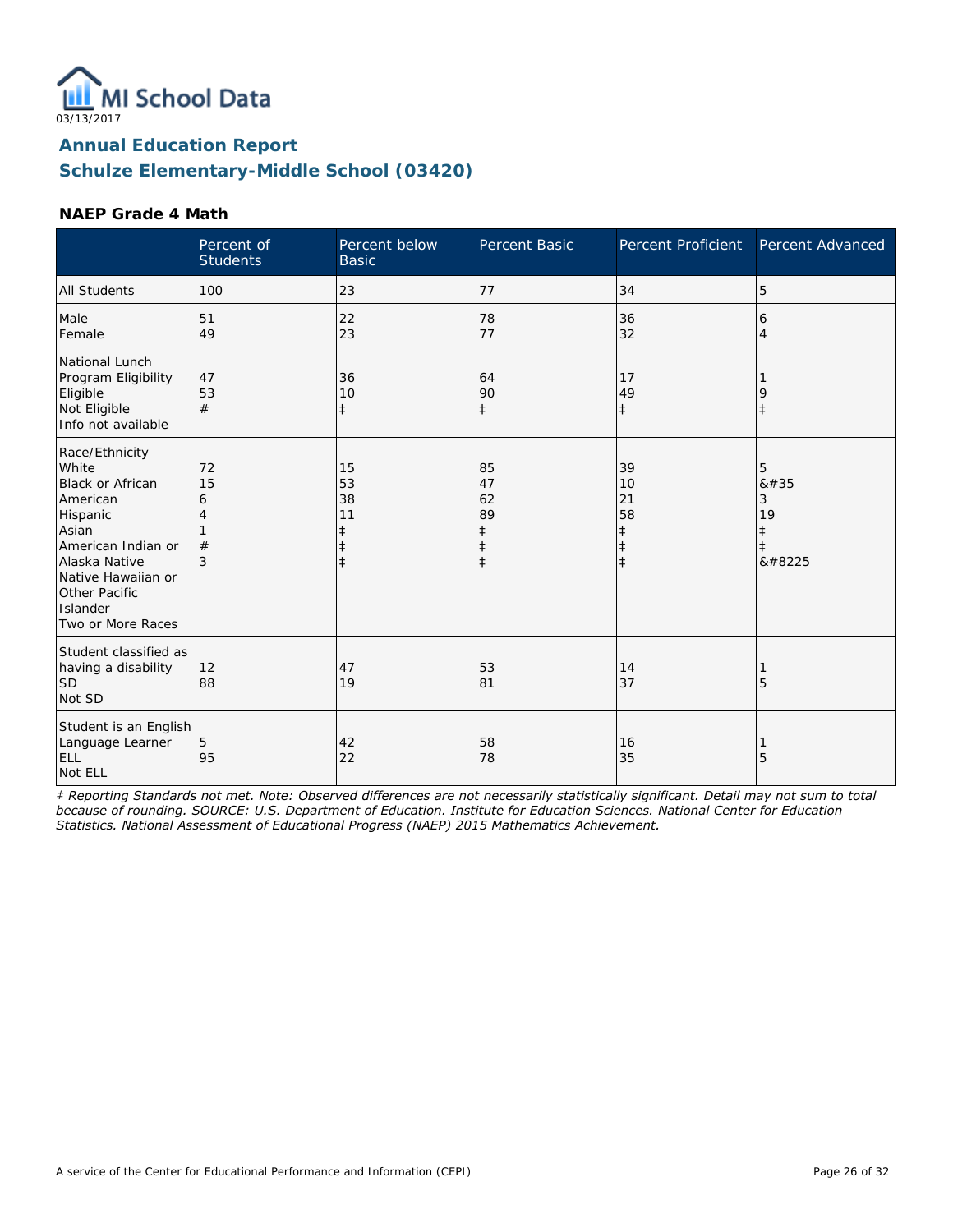

**Schulze Elementary-Middle School (03420)**

#### **NAEP Grade 8 Math**

|                                                                                                                                                                                                    | Percent of<br><b>Students</b>        | Percent below<br><b>Basic</b>                                  | Percent Basic                                | Percent Proficient                                            | Percent Advanced      |
|----------------------------------------------------------------------------------------------------------------------------------------------------------------------------------------------------|--------------------------------------|----------------------------------------------------------------|----------------------------------------------|---------------------------------------------------------------|-----------------------|
| <b>All Students</b>                                                                                                                                                                                | 100                                  | 32                                                             | 39                                           | 22                                                            | 7                     |
| Male<br>Female                                                                                                                                                                                     | 51<br>49                             | 31<br>34                                                       | 39<br>39                                     | 23<br>21                                                      | 6                     |
| National Lunch<br>Program Eligibility<br>Eligible<br>Not Eligible<br>Info not available                                                                                                            | 45<br>55<br>#                        | 48<br>19<br>$\ddagger$                                         | 39<br>40<br>$\ddagger$                       | 12<br>30<br>$\ddagger$                                        | 2<br>11<br>$\ddagger$ |
| Race/Ethnicity<br>White<br><b>Black or African</b><br>American<br>Hispanic<br>Asian<br>American Indian or<br>Alaska Native<br>Native Hawaiian or<br>Other Pacific<br>Islander<br>Two or More Races | 69<br>20<br>4<br>#<br>$\overline{2}$ | 23<br>66<br>38<br>11<br>$\ddagger$<br>$\ddagger$<br>$\ddagger$ | 43<br>29<br>44<br>18<br>ŧ<br>ŧ<br>$\ddagger$ | 26<br>5<br>15<br>39<br>$\ddagger$<br>$\ddagger$<br>$\ddagger$ | #<br>4<br>32          |
| Student classified as<br>having a disability<br><b>SD</b><br>Not SD                                                                                                                                | 11<br>89                             | 77<br>27                                                       | 19<br>41                                     | 3<br>24                                                       | $^{\#}$<br>7          |
| Student is an English<br>Language Learner<br><b>ELL</b><br>Not ELL                                                                                                                                 | 3<br>97                              | 54<br>32                                                       | 33<br>39                                     | 11<br>22                                                      | $\overline{2}$<br>7   |

*‡ Reporting Standards not met. NOTE: Observed differences are not necessarily statistically significant. Detail may not sum to total because of rounding. SOURCE: U.S. Department of Education. Institute for Education Sciences. National Center for Education Statistics. National Assessment of Educational Progress (NAEP) 2015 Mathematics Achievement.*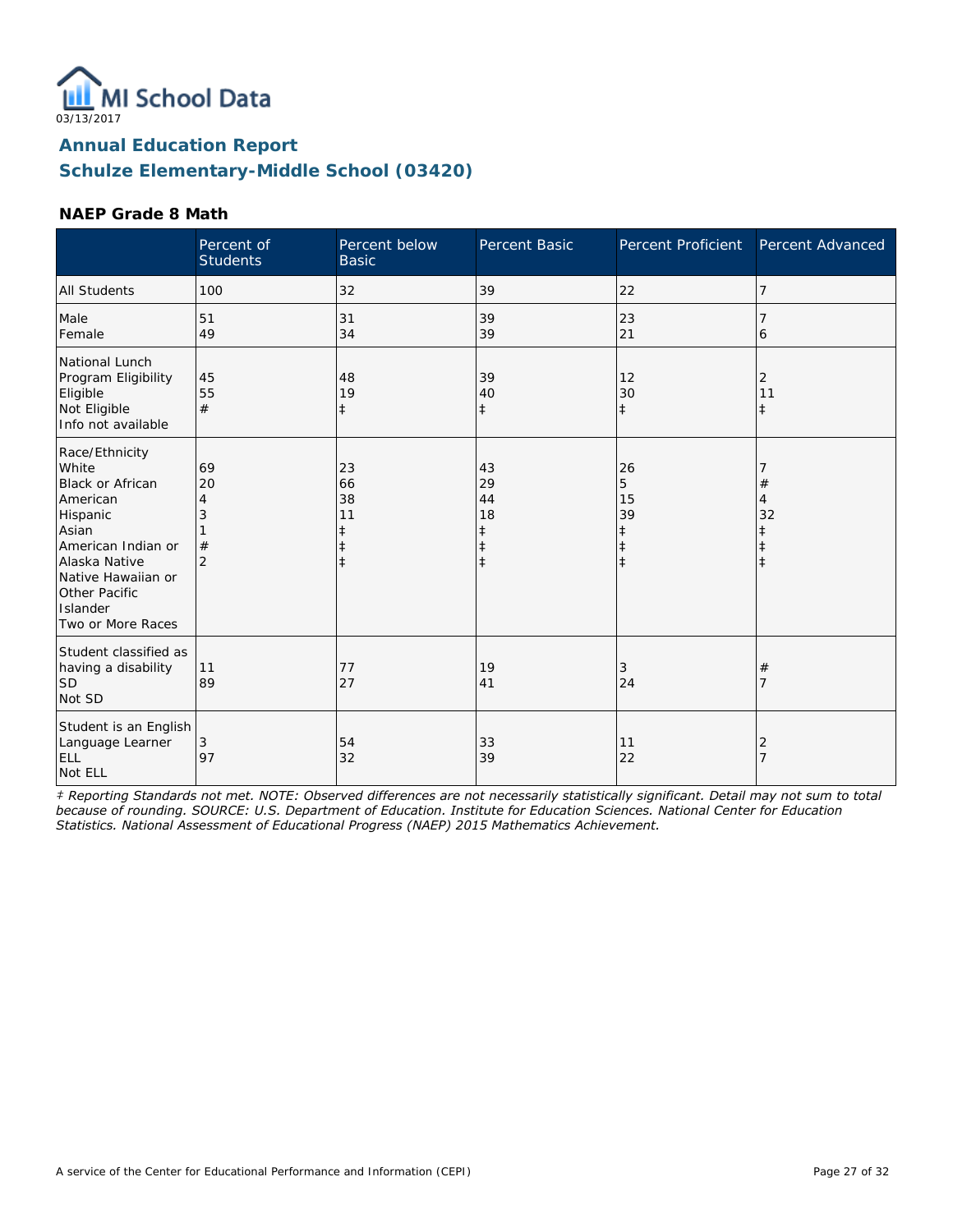

**Schulze Elementary-Middle School (03420)**

#### **NAEP Grade 12 Math**

|                                                                                                                                                                                                    | Percent of<br><b>Students</b>  | Percent below<br><b>Basic</b>                            | Percent Basic                       | Percent Proficient                       | Percent Advanced      |
|----------------------------------------------------------------------------------------------------------------------------------------------------------------------------------------------------|--------------------------------|----------------------------------------------------------|-------------------------------------|------------------------------------------|-----------------------|
| <b>All Students</b>                                                                                                                                                                                | 100                            | 34                                                       | 41                                  | 23                                       | 2                     |
| Male<br>Female                                                                                                                                                                                     | 51<br>49                       | 32<br>35                                                 | 41<br>42                            | 26<br>22                                 |                       |
| National Lunch<br>Program Eligibility<br>Eligible<br>Not Eligible<br>Info not available                                                                                                            | 35<br>64<br>$\Omega$           | 54<br>22<br>$\mathbf{O}$                                 | 37<br>44<br>O                       | 9<br>32<br>$\mathbf{O}$                  | O<br>2<br>$\Omega$    |
| Race/Ethnicity<br>White<br><b>Black or African</b><br>American<br>Hispanic<br>Asian<br>American Indian or<br>Alaska Native<br>Native Hawaiian or<br>Other Pacific<br>Islander<br>Two or More Races | 76<br>14<br>5<br>3<br>$\Omega$ | 26<br>68<br>58<br>26<br>$\mathbf{O}$<br>0<br>$\mathbf 0$ | 42<br>27<br>33<br>32<br>0<br>0<br>0 | 30<br>5<br>9<br>35<br>0<br>0<br>$\Omega$ | 2<br>Ω<br>Ω<br>0<br>Ω |
| Student classified as<br>having a disability<br><b>SD</b><br>Not SD                                                                                                                                | 9<br>91                        | 78<br>30                                                 | 19<br>43                            | 3<br>25                                  | O<br>2                |
| Student is an English<br>Language Learner<br>ELL<br>Not ELL                                                                                                                                        | 2<br>98                        | 0<br>33                                                  | 0<br>41                             | 0<br>24                                  | 0<br>2                |

*‡ Reporting Standards not met. NOTE: Observed differences are not necessarily statistically significant. Detail may not sum to total because of rounding. SOURCE: U.S. Department of Education. Institute for Education Sciences. National Center for Education Statistics. National Assessment of Educational Progress (NAEP) 2015 Mathematics Achievement.*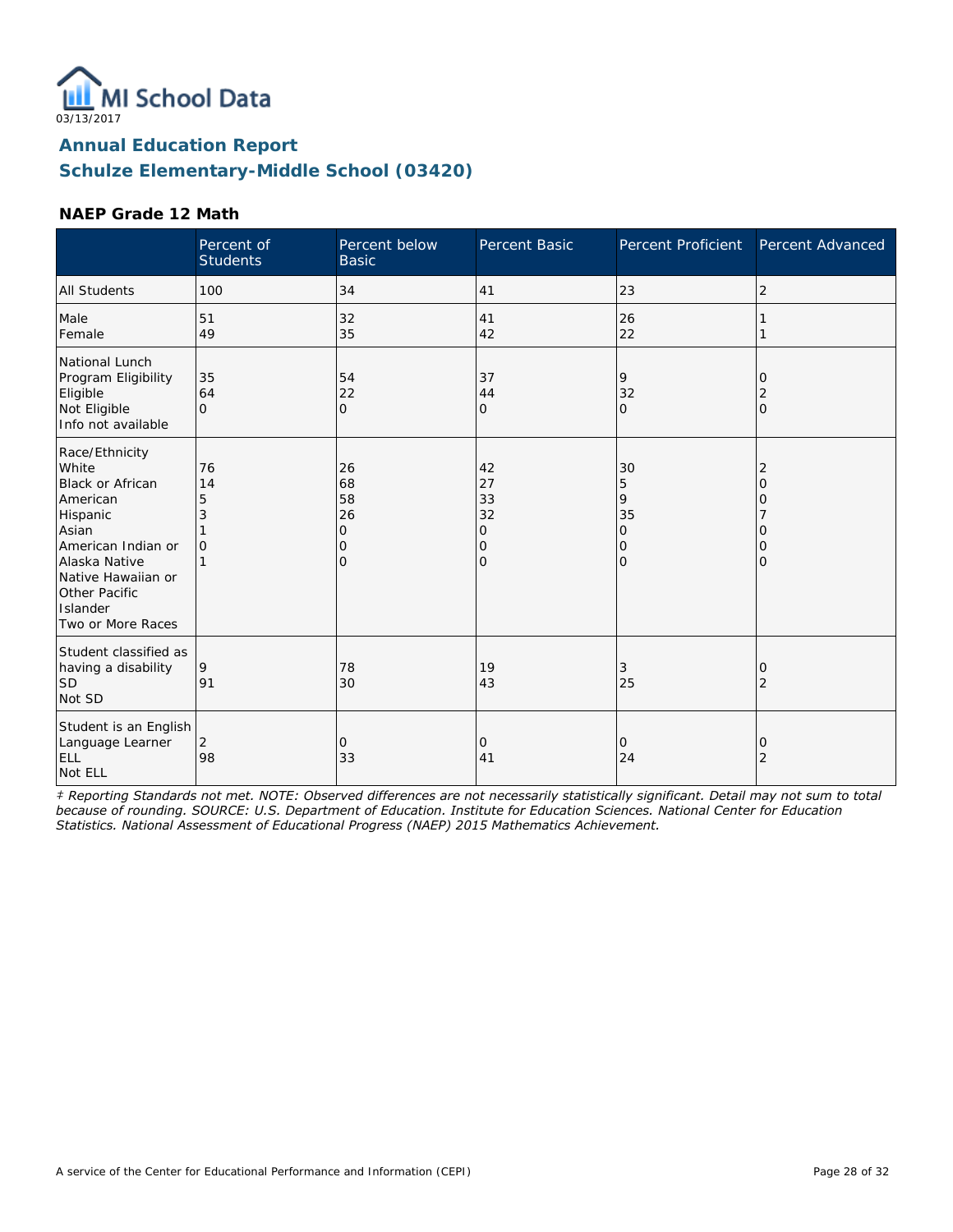

**Schulze Elementary-Middle School (03420)**

#### **NAEP Grade 4 Reading**

|                                                                                                                                                                                                    | Percent of<br><b>Students</b> | Percent below<br><b>Basic</b>                          | Percent Basic                                          | <b>Percent Proficient</b>                             | Percent Advanced                |
|----------------------------------------------------------------------------------------------------------------------------------------------------------------------------------------------------|-------------------------------|--------------------------------------------------------|--------------------------------------------------------|-------------------------------------------------------|---------------------------------|
| <b>All Students</b>                                                                                                                                                                                | 100                           | 37                                                     | 63                                                     | 29                                                    | 5                               |
| Male<br>Female                                                                                                                                                                                     | 50<br>50                      | 39<br>34                                               | 61<br>66                                               | 26<br>31                                              | 5<br>6                          |
| National Lunch<br>Program Eligibility<br>Eligible<br>Not Eligible<br>Info not available                                                                                                            | 48<br>52<br>#                 | 50<br>24<br>$\ddagger$                                 | 50<br>76<br>$\ddagger$                                 | 16<br>40<br>$\ddagger$                                | 8<br>$\ddagger$                 |
| Race/Ethnicity<br>White<br><b>Black or African</b><br>American<br>Hispanic<br>Asian<br>American Indian or<br>Alaska Native<br>Native Hawaiian or<br>Other Pacific<br>Islander<br>Two or More Races | 72<br>14<br>6<br>4<br>#<br>3  | 32<br>66<br>49<br>16<br>$\ddagger$<br>$\ddagger$<br>30 | 68<br>34<br>51<br>84<br>$\ddagger$<br>$\ddagger$<br>70 | 32<br>9<br>17<br>49<br>$\ddagger$<br>$\ddagger$<br>37 | 6<br>15<br>ŧ<br>$\ddagger$<br>8 |
| Student classified as<br>having a disability<br><b>SD</b><br>Not SD                                                                                                                                | 12<br>88                      | 76<br>32                                               | 24<br>68                                               | 7<br>31                                               | $^{\#}$<br>6                    |
| Student is an English<br>Language Learner<br>ELL<br>Not ELL                                                                                                                                        | 4<br>96                       | 52<br>36                                               | 48<br>64                                               | 16<br>29                                              | 2<br>5                          |

*# Rounds to zero*

*‡ Reporting Standards not met. NOTE: Observed differences are not necessarily statistically significant. Detail may not sum to total because of rounding. SOURCE: U.S. Department of Education, Institute of Education Sciences, National Center for Education Statistics, National Assessment of Educational Progress (NAEP), 2015 Reading Assessment.*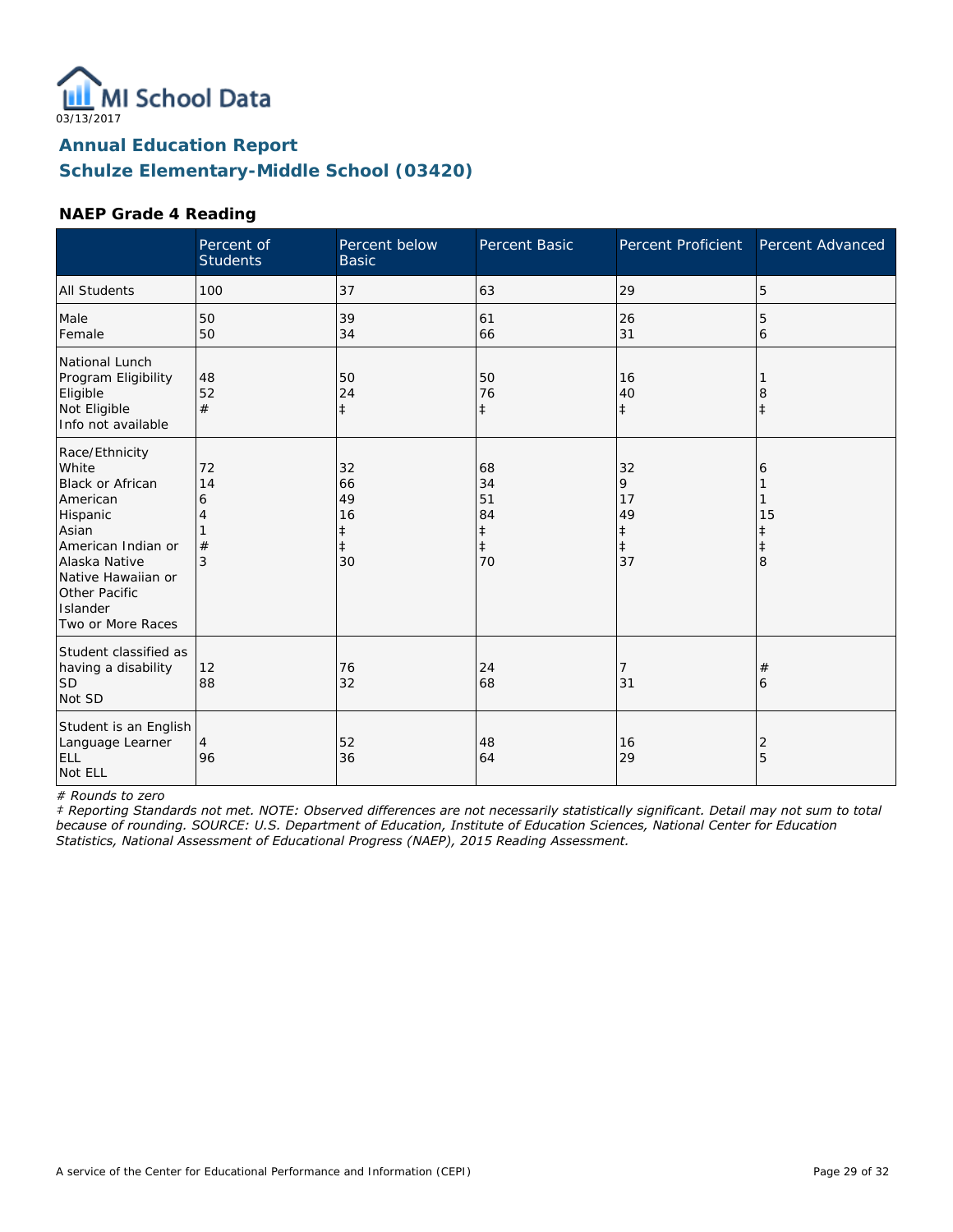

**Schulze Elementary-Middle School (03420)**

#### **NAEP Grade 8 Reading**

|                                                                                                                                                                                          | Percent of<br><b>Students</b>        | Percent below<br><b>Basic</b>           | Percent Basic                                    | <b>Percent Proficient</b>                       | Percent Advanced                                 |
|------------------------------------------------------------------------------------------------------------------------------------------------------------------------------------------|--------------------------------------|-----------------------------------------|--------------------------------------------------|-------------------------------------------------|--------------------------------------------------|
| <b>All Students</b>                                                                                                                                                                      | 100                                  | 24                                      | 44                                               | 29                                              | 3                                                |
| Male<br>Female                                                                                                                                                                           | 51<br>49                             | 29<br>20                                | 45<br>42                                         | 25<br>34                                        | 2<br>$\overline{4}$                              |
| National Lunch<br>Program Eligibility<br>Eligible<br>Not Eligible<br>Info not available                                                                                                  | 45<br>55<br>#                        | 37<br>14<br>$\ddagger$                  | 45<br>43<br>$\ddagger$                           | 17<br>39<br>$\ddagger$                          | İ                                                |
| Race/Ethnicity<br>White<br><b>Black or Afican</b><br>American<br>Hispanic<br>Asian/Native<br>Hawaiian or Pacific<br>Islander<br>American Indian or<br>Alaska Native<br>Two or More Races | 69<br>20<br>4<br>3<br>$\overline{2}$ | 18<br>47<br>27<br>13<br>‡<br>$\ddagger$ | 44<br>44<br>41<br>35<br>$\ddagger$<br>$\ddagger$ | 34<br>9<br>29<br>41<br>$\ddagger$<br>$\ddagger$ | 3<br>8#35<br>3<br>10<br>$\ddagger$<br>$\ddagger$ |
| Student classified as<br>having a disability<br><b>SD</b><br>Not SD                                                                                                                      | 10<br>90                             | 64<br>20                                | 30<br>45                                         | 5<br>32                                         | $\#$<br>3                                        |
| Student is an English<br>Language Learner<br><b>ELL</b><br>Not ELL                                                                                                                       | 3<br>97                              | 57<br>23                                | 37<br>44                                         | 6<br>30                                         | #<br>3                                           |

*# Rounds to zero*

*‡ Reporting Standards not met. NOTE: Observed differences are not necessarily statistically significant. Detail may not sum to total because of rounding. SOURCE: U.S. Department of Education, Institute of Education Sciences, National Center for Education Statistics, National Assessment of Educational Progress (NAEP), 2015 Reading Assessment.*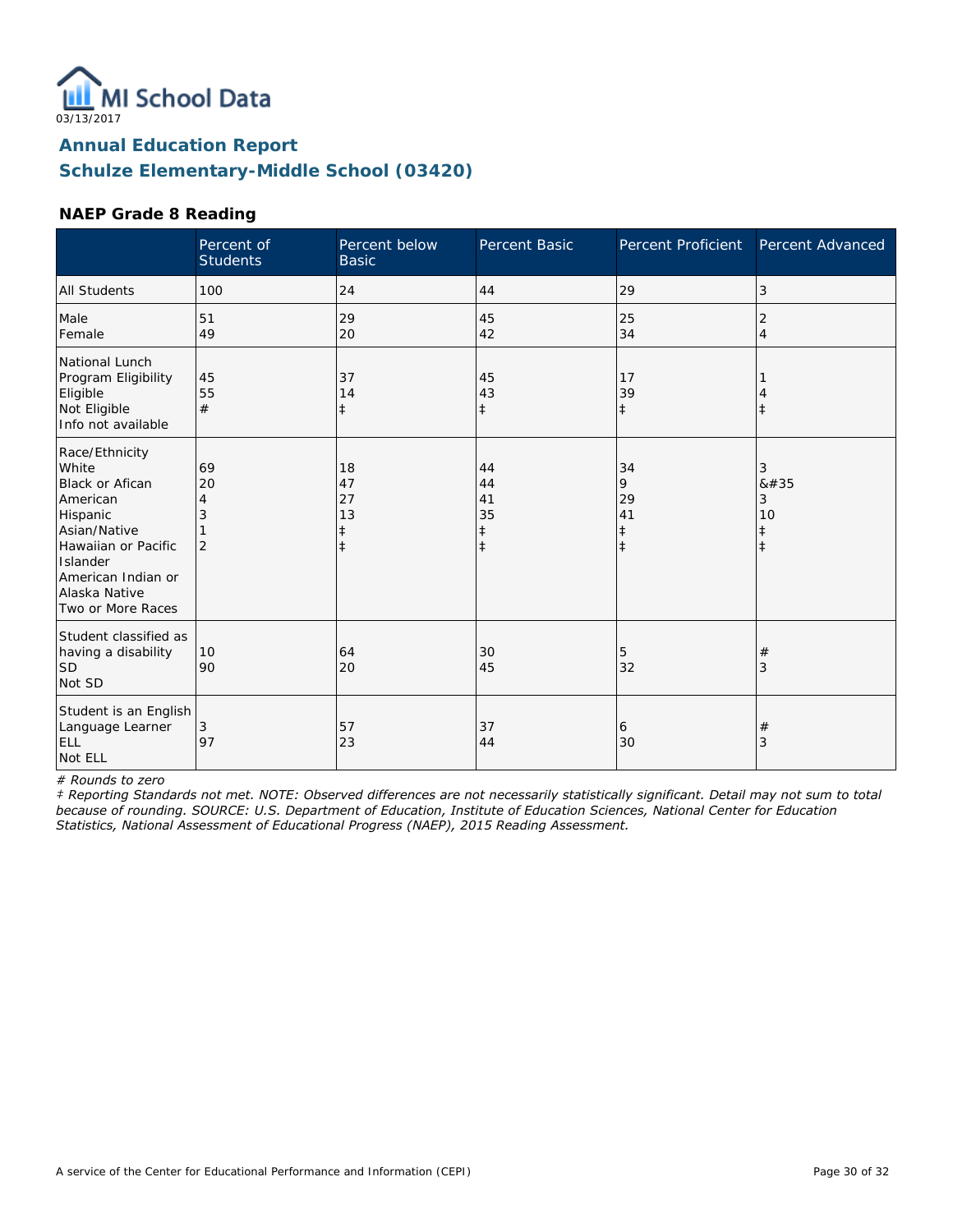

**Schulze Elementary-Middle School (03420)**

#### **NAEP Grade 12 Reading**

|                                                                                                                                                                                                    | Percent of<br><b>Students</b>                  | Percent below<br><b>Basic</b>                         | Percent Basic                                    | <b>Percent Proficient</b>                        | Percent Advanced                   |
|----------------------------------------------------------------------------------------------------------------------------------------------------------------------------------------------------|------------------------------------------------|-------------------------------------------------------|--------------------------------------------------|--------------------------------------------------|------------------------------------|
| <b>All Students</b>                                                                                                                                                                                | 100                                            | 26                                                    | 5                                                | 27                                               | 5                                  |
| Male<br>Female                                                                                                                                                                                     | 50<br>50                                       | 31<br>20                                              | 37<br>37                                         | 28<br>37                                         | 4<br>6                             |
| National Lunch<br>Program Eligibility<br>Eligible<br>Not Eligible<br>Info not available                                                                                                            | 35<br>64<br>1                                  | 37<br>19<br>0                                         | 39<br>36<br>0                                    | 22<br>38<br>$\mathbf{O}$                         | 2<br>Ω                             |
| Race/Ethnicity<br>White<br><b>Black or African</b><br>American<br>Hispanic<br>Asian<br>American Indian or<br>Alaska Native<br>Native Hawaiian or<br>Other Pacific<br>Islander<br>Two or More Races | 76<br>14<br>5<br>3<br>$\mathbf{O}$<br>$\Omega$ | 20<br>52<br>34<br>21<br>$\mathbf{O}$<br>0<br>$\Omega$ | 38<br>36<br>44<br>26<br>0<br>0<br>$\overline{O}$ | 36<br>12<br>21<br>41<br>0<br>0<br>$\overline{O}$ | 6<br>Ω<br>12<br>O<br>0<br>$\Omega$ |
| Student classified as<br>having a disability<br> SD<br>Not SD                                                                                                                                      | 7<br>93                                        | 66<br>23                                              | 25<br>38                                         | 8<br>34                                          | 5                                  |
| Student is an English<br>Language Learner<br>ELL<br>Not ELL                                                                                                                                        | 2<br>98                                        | 0<br>25                                               | 0<br>37                                          | 0<br>33                                          | 0<br>5                             |

*# Rounds to zero*

*‡ Reporting Standards not met. NOTE: Observed differences are not necessarily statistically significant. Detail may not sum to total because of rounding. SOURCE: U.S. Department of Education, Institute of Education Sciences, National Center for Education Statistics, National Assessment of Educational Progress (NAEP), 2015 Reading Assessment.*